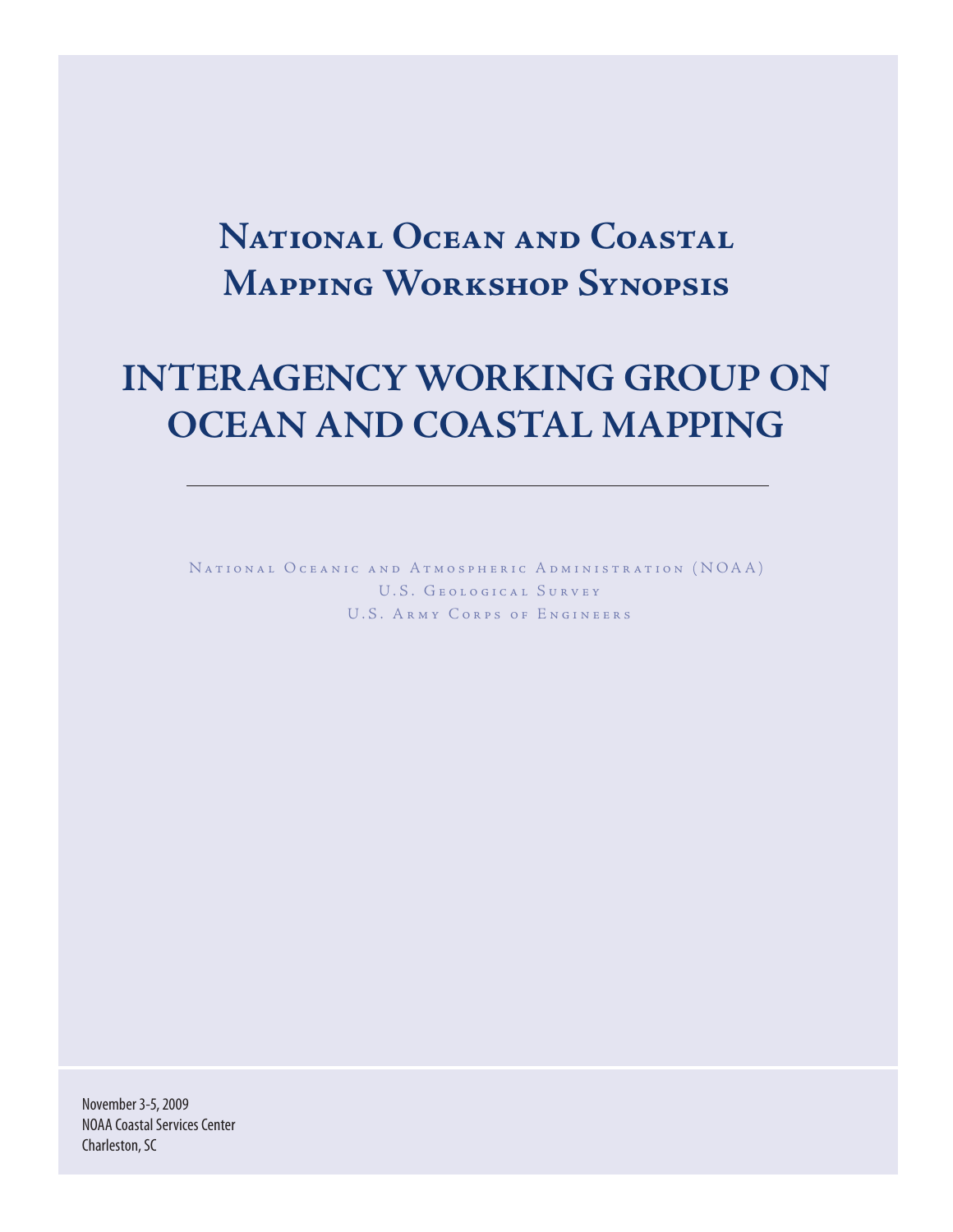# **Interagency Working Group on Ocean and Coastal Mapping Workshop Results**

#### **Summary**

This workshop identified existing and planned coastal mapping efforts, gaps in current mapping programs, and most importantly, opportunities for improved coordination. This information will be used to decrease mapping redundancy and develop the cohesive national coastal and ocean mapping initiative.

#### **Workshop Goals**

The Ocean and Coastal Mapping Integration Act of 2009 calls for a coordinated and comprehensive federal ocean and coastal mapping plan for the Great Lakes and coastal state waters, territorial sea, exclusive economic zone, and continental shelf. This plan should serve as the primary information source that guides the acquisition and collection of ocean and coastal mapping data in the near term and the future. The National Ocean and Coastal Mapping Workshop began the process needed to coordinate current mapping requirements and define what it will take to acquire the needed framework data layers.

#### **Objectives**

- Participants agree on the priority themes that will benefit from an integrated approach to mapping.
- Participants share knowledge of existing programs, projects, and capabilities for mapping framework data layers.
- Participants identify a set of validated requirements that will benefit from an integrated mapping plan and the initial actions necessary to integrate existing programs.

The workshop was led by the co-chairs of the Interagency Working Group for Ocean and Coastal Mapping– the National Oceanic and Atmospheric Administration (NOAA), the United States Army Corps of Engineers, and the United States Geological Survey.

This synopsis describes the process followed and summarizes the results of this workshop held at NOAA's Coastal Services Center November 3-5, 2009. The information and ideas discussed will be incorporated into a 2010 report to Congress.

#### **Process**

The workshop planning committee, consisting of the interagency working group co-chairs, the Coastal States Organization, The Nature Conservancy, and the NOAA Coastal Services Center, agreed on workshop objectives and then developed the agenda to meet those objectives (Appendix 1). In order to engage participation from stakeholders representing all sectors of the ocean and coastal mapping community, the workshop was designed to include interactive discussions as much as possible.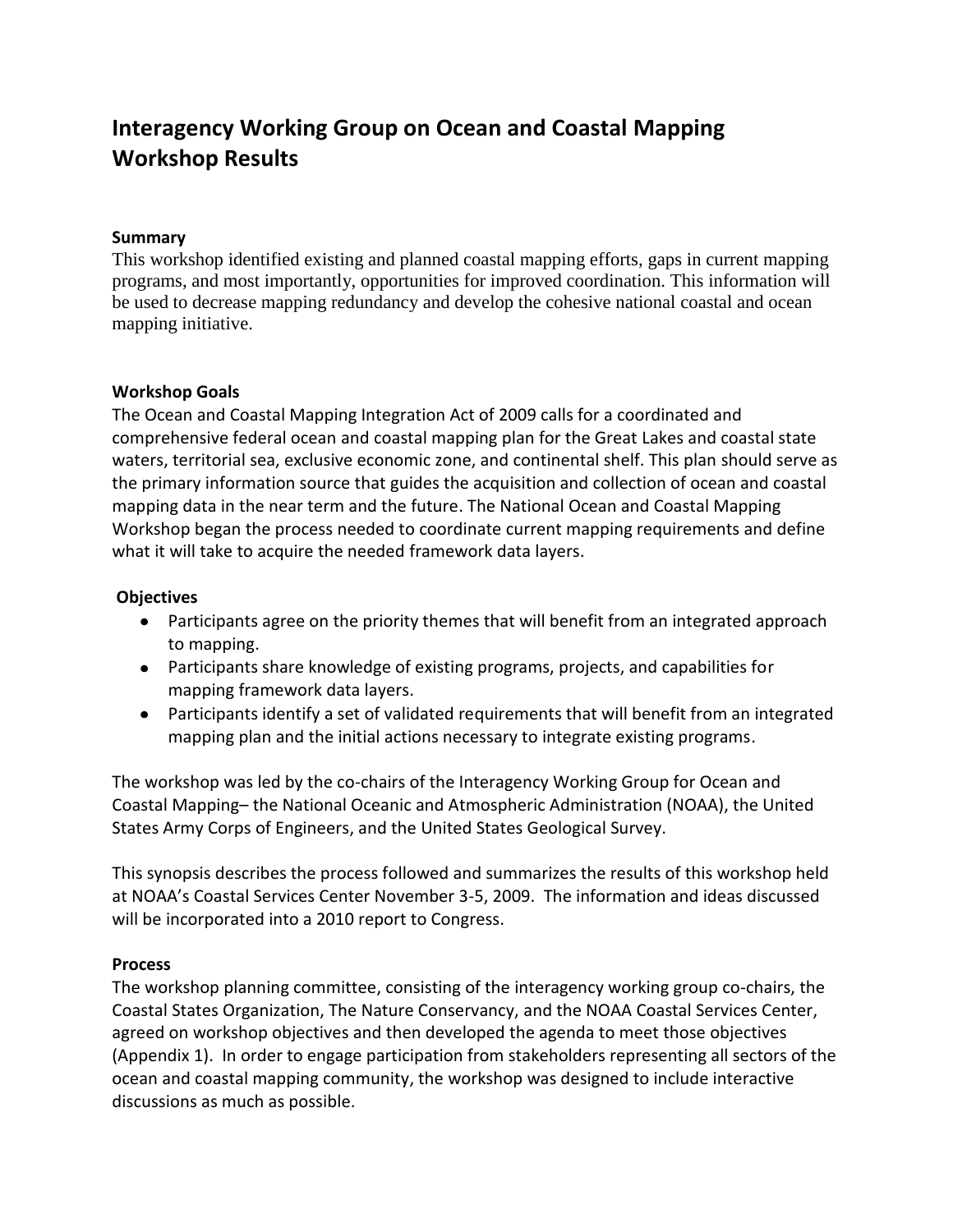Following introductory remarks from the Office of Management and Budget and the NOAA Coastal Services Center, the co-chairs reviewed the Ocean and Coastal Mapping Integration Act of 2009, presented the geographic scope for ocean and coastal mapping, and reviewed a potential list of key framework data layers for consideration. Attendees were then led through a participatory mapping exercise devised to collect information about current data acquisition plans across the country. The intent of this exercise was to inventory current mapping efforts, identify opportunities for collaboration, and define gaps in mapping requirements.

The remainder of the workshop was then spent in smaller breakout groups discussing framework data needs, challenges, and potential solutions to meeting the requirements for the nation's ocean and coastal mapping community. The results of the breakout group discussions were reported to all the workshop attendees. The co-chairs then closed the workshop by summarizing results and discussing next steps.

Invitees to the meeting included all federal agencies with ocean and coastal mapping interests, state associations and agencies, regional associations, and non-governmental organizations. Workshop attendees are listed in Appendix 2. Detailed notes from each breakout group are included in Appendix 3.

#### **Workshop Synopsis**

*Summarized Introductory Comments from Mike Howell, OMB Deputy Administrator for E-Government and Information Technology*

Creating a national ocean and coastal mapping plan presents many challenges, including the need for groups with varying interests and missions being able to come to an agreement about what a plan should include and how to best manage the coordination of these diverse agencies. However, this collaboration is key to the success of the effort to create a comprehensive national plan.

Workshop participants were charged with focusing on agency and issue challenges, while striving to stay relevant to solving problems shared by the mapping community. The success of this workshop and the resulting national plan are critical to our future abilities to address impacts of climate change, plan for alternative energy siting, ensure safe navigation, and improve the resilience of our coastal infrastructure and ecosystems to hazards. The ability to break down institutional barriers and showcase how new mapping is required to addresses societal issues will pave the way for a cohesive plan of attack that can demonstrate a unified approach when the plan is sent to Congress.

Timing is also crucial to success because of budget cycles. Having more organizations and agencies on board (e.g., the Federal Geographic Data Committee) with a single message improves the chances of receiving funding – the group should not rely on a single spokesperson, rather they should demonstrate a united front.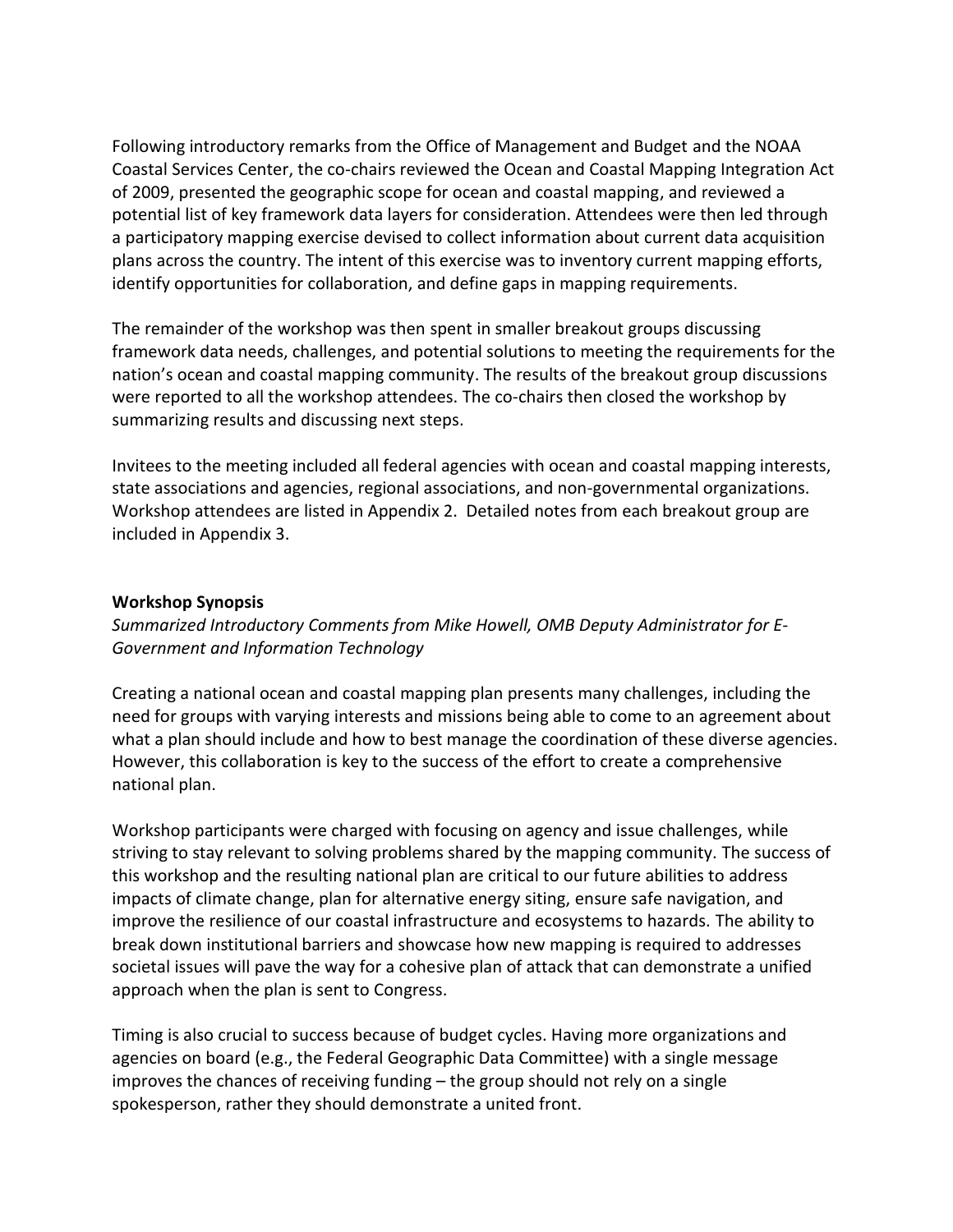# *Summarized Introductory Comments from Margaret Davidson, Director, NOAA Coastal Services Center*

It is imperative that the groups represented at the workshop come together and create a fully funded, integrated program. In order to do this, the group should create a business case for mapping activities that demonstrates why geospatial information is important. The plan should aim to prove the importance of this information to society using timely examples, such as the ability for communities to adapt to climate change. For demonstrating the utility of geospatial data, it is good to agree on the necessary framework datasets, such as topo/bathy, but also identify data gaps and the costs to society when data is lacking.

While many requirements are clearly documented, there are agencies and organizations who work individually, meeting their own mission requirements, and ignoring other needs. It is imperative that federal agencies with current budgets for mapping attempt to address other agency (i.e., national) mission gaps with their acquisition programs. The altruistic spirit behind the concept of the National Spatial Data Infrastructure (NSDI) does not currently exist across mapping organizations. This lack of an "all-for-one" approach is noticed by key decision makers outside the community, and thus leads to a strong duplication of effort perception. How can these perceptions be changed? How can a new way of doing business across the many agencies, institutions, private companies, regions, and others be demonstrated? Are all mapping agencies willing to compromise by adjusting acquisition schedules, expanding geographic boundaries for acquisition, openly sharing plans and requirements, and even potentially merging programs?

#### *Introduction to Ocean and Coastal Mapping Integration Act of 2009*

The co-chairs of the Interagency Working Group on Ocean and Coastal Mapping provided an overview of the Ocean and Coastal Mapping Integration Act and the reporting requirements called for by Congress. The principle purpose of this legislation is to improve coordination among the nation's many ocean and coastal mapping activities, which presents important opportunities to the mapping community to improve Congressional understanding of the importance of ocean and coastal mapping by developing a business case for this activity. This will hopefully lead to improved national mapping capacities and capabilities as a result of increased resourcing. The Act also provides a chance to develop a strategy for addressing national survey and mapping needs and strengthen national mapping infrastructures that should be tied to a long-term national vision for ocean and coastal mapping. This workshop was an important step in defining the national ocean and coastal mapping drivers, requirements, shortfalls, and challenges, which will help the Interagency Working Group as they develop the final plans that are due October 2010.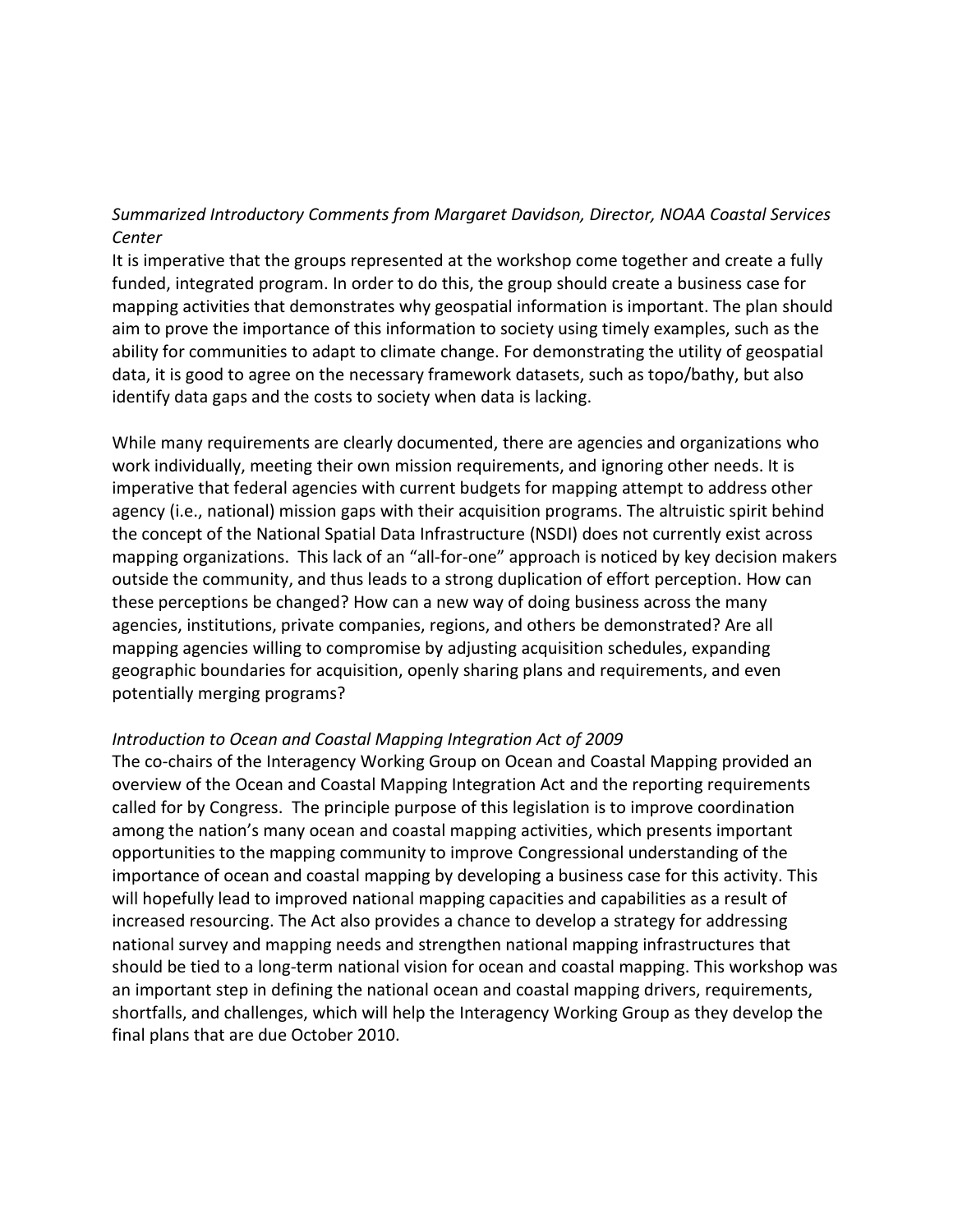# *Geographic Extent of Ocean and Coastal Mapping*

The co-chairs presented the geographic extent of ocean and coastal mapping that will be used for developing the national plan (see Figure 1). The seaward boundary extends to the U.S. Exclusive Economic Zone. The inland boundary was chosen since it was inclusive of most current coastal mapping efforts and includes

- all official state coastal zones
- all coastal counties
- all estuarine drainage areas and coastal drainage areas (for definitions see http://coastalgeospatial.noaa.gov/welcome.html)
- all coastal mapping zones for the national land cover database

While there are legitimate concerns being raised about using this inland boundary line to ecologically define the "coast," it was explained that the inland boundary included an existing integrated coastal mapping program for NOAA and the U.S. Geological Survey for land cover (the national land cover database and Coastal Change Analysis Program). Concerns were raised that the inland extent of this proposed geography was too large. While specific regional mapping needs or techniques may require the inland extent to be less or even greater, the majority of attendees agreed that for the purposes of developing a national plan, the boundary presented is an appropriate primary target geography that can be used in the initial response to Congress.

It's also relevant to note that the Council on Environmental Quality's Ocean Policy Task Force has identified the same coastal boundary for its coastal and marine spatial planning efforts. These two groups are moving forward and using this inland boundary line in a consistent manner for data inventory and planning efforts.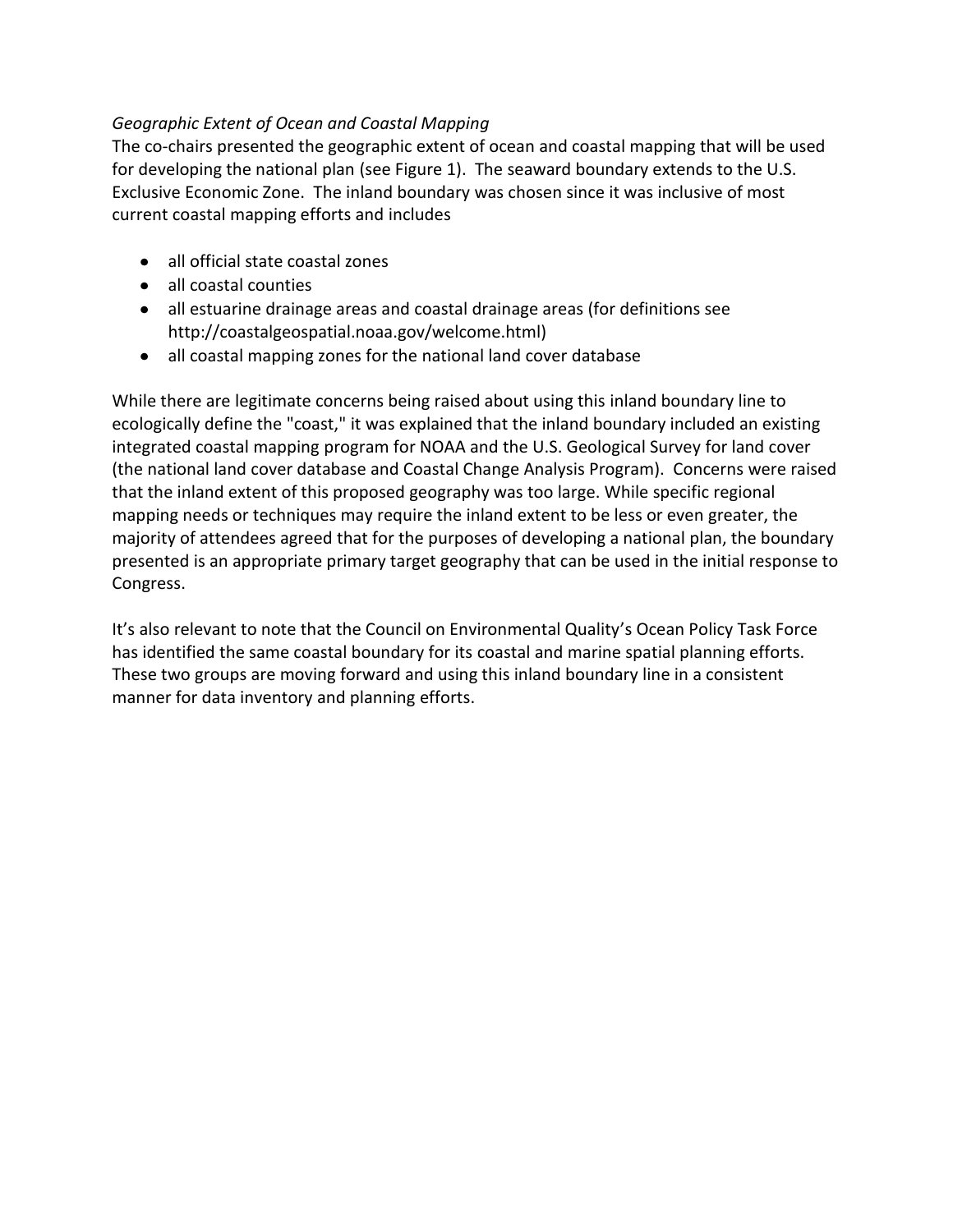

Figure 1: Ocean and coastal mapping extent

# *Framework Datasets*

The nation's many requirements for ocean and coastal mapping have been clearly documented over the years, but resources are not available to meet the large demand. The workshop planning committee thought it was important to prioritize documented data requirements in the national plan.

Six framework datasets were listed at the beginning of the workshop, which included elevation (topography/bathymetry), shoreline, land cover, benthic habitat, cadastre, and orthoimagery. Input from workshop participants indicated that biological data and human use data are important possible additions to this list, as was geodetic control. The proposed framework data layers are a mixture of data and derived products, but it was also pointed out that for the purposes of the ocean and coastal mapping act, each could be considered "mapping." Along with geodetic control, elevation was determined to be a very highly valued foundational layer. During a participatory GIS mapping exercise, workshop participants were encouraged to delineate both very recent mapping activities and those planned in the near future.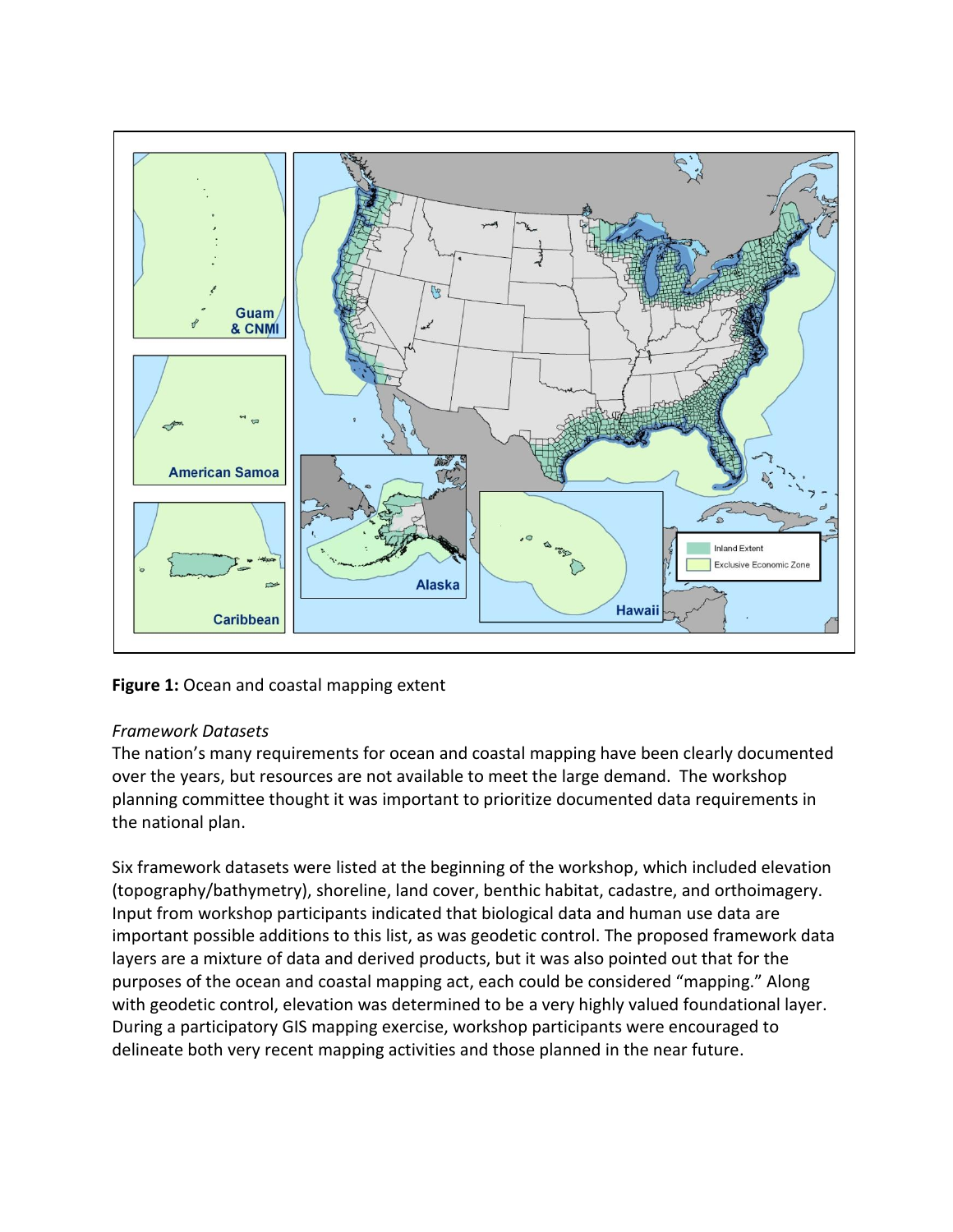The result of this exercise is a series of regional maps, which will become part of the national plan, and will be used to help reduce redundancy and duplication of mapping activities. The exercise helped identify existing and planned mapping efforts, gaps in current mapping programs, and most importantly, opportunities for improved coordination. For example, the Federal Emergency Management Agency (FEMA) has resources to develop new topography maps for the nation's coastal counties, but have yet to plan their acquisitions. A more integrated coastal mapping effort could be realized with improved agency coordination on data specifications and geographies to cover.

Figure 2 depicts an example of the results from this exercise. The complete results can be viewed at: ftp://csc.noaa.gov/temp/IOCM-Workshop/.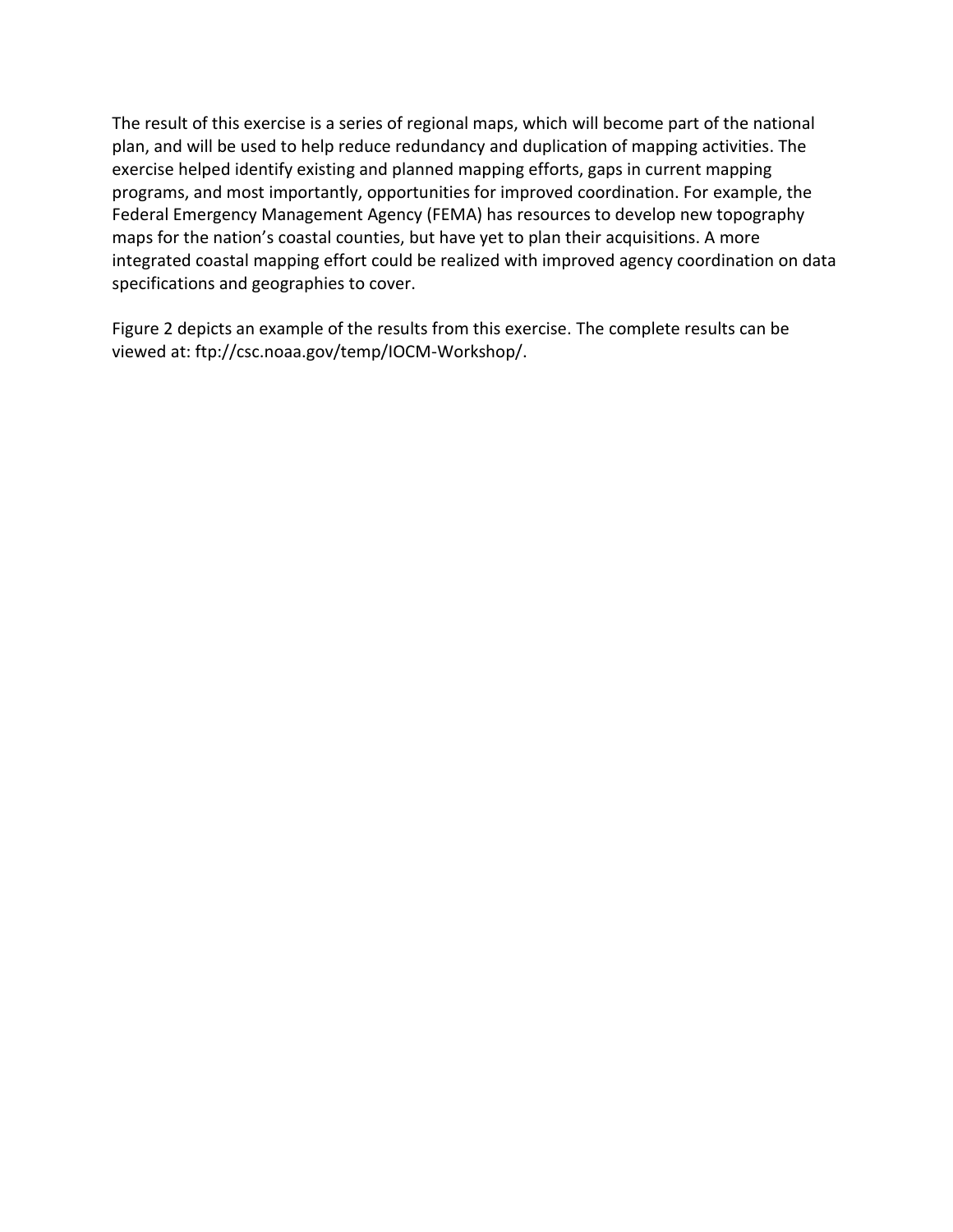

#### Legend

A - NOAA NGS RSD Orthoimagery B - NOAA NCCOS Coral Reef Mapping Program Orthoimagery C-Florida Water Management District Orthoimagery D - USFWS Landscape Conservation Shoreline Study (SE) E - USFWS Landscape Conservation Shoreline Study (NE) F - State of NC Orthoimagery G - Texas GLO Geohazards Orthoimagery - H - USACE NCMP Survey Areas FY 09-12

**Figure 2:** Sample output from participatory GIS mapping session, depicting orthoimagery mapping activities for the Gulf of Mexico region.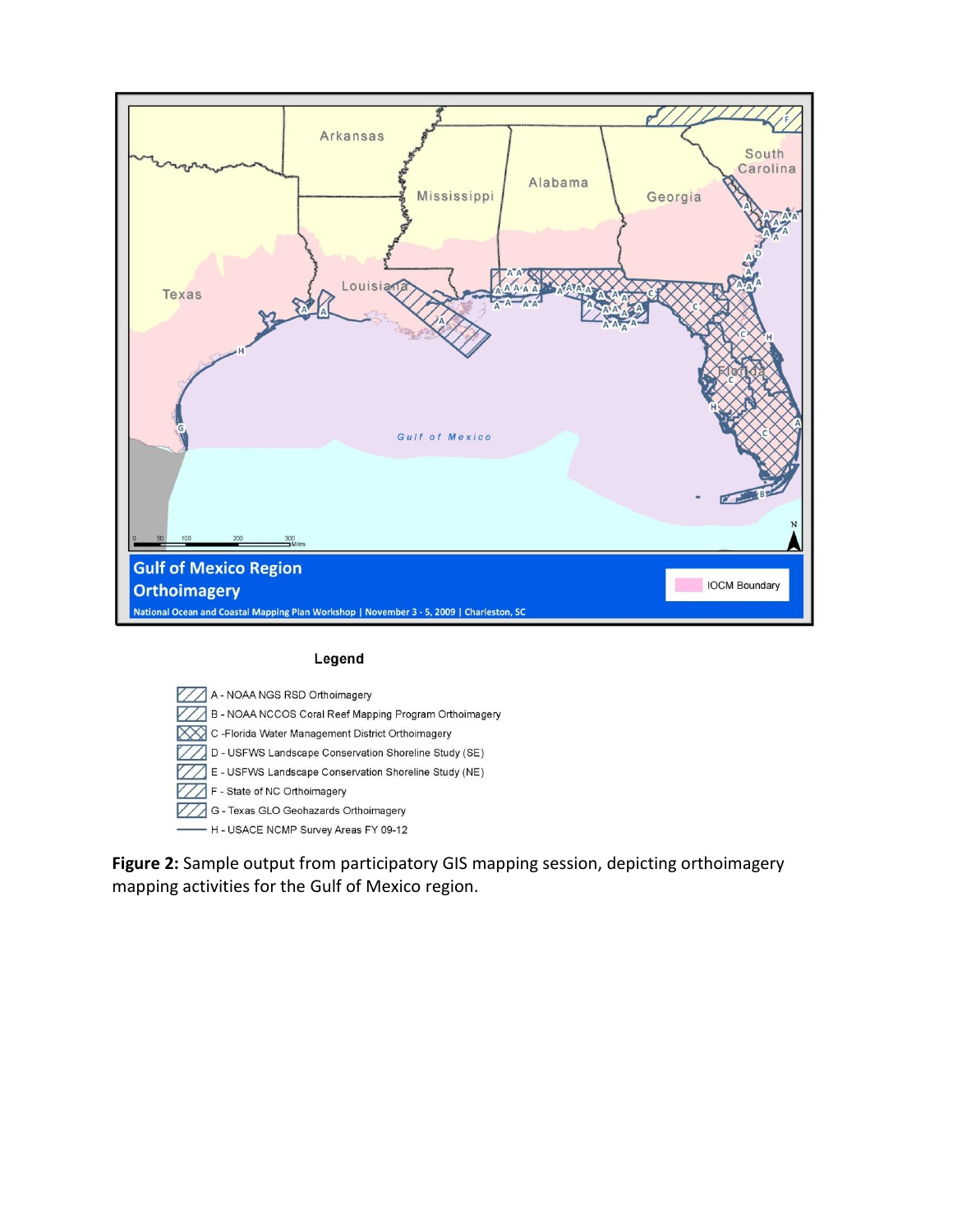## *Breakout Groups*

Participants were divided into four breakout groups in order to discuss key management issues with strong geospatial components. The four management issues were:

- navigation, transportation, and security
- climate change and hazards resiliency
- ecosystem based management
- energy siting and resource extraction

Each breakout group then participated in two facilitated discussions to answer key questions, then reported their findings to the entire group. The complete notes from the breakout groups can be found in Appendix 3.

During the first breakout group session, participants were asked to focus on the key management decisions that apply to their issue area and to identify the priority framework datasets necessary to inform those decisions. The top challenges associated with acquiring and using the priority framework datasets was also a topic of discussion. Some of the challenges listed included institutional barriers, a lack of governance structure in support of partnerships and coordination, inability to prioritize among the different mapping requirements, lack of standards for resolution and specifications, and the lack of a centralized data distribution system. Some examples of successful efforts related to data acquisition and use were also identified, such as improvements in data sharing and distribution and increasing collaborative efforts.

The second breakout group session focused on two of the key challenges that participants identified. Two groups were asked to identify solutions to overcome institutional barriers, and two groups discussed how to prioritize mapping activities. Some potential solutions to these challenges included

- Creating high profile, ecosystem-based geographic plans for data collection for all regions.
- Designating a single agency with appropriations and dedicated staff for ocean and coastal mapping.
- Identifying incentives for collaboration and data sharing.
- Requiring agencies that receive funding for mapping to proactively and openly coordinate with other agencies and use consistent data acquisition standards and specifications.
- Having "buy up" options for data acquisition, so that regional, state, or local groups can benefit from larger scale acquisition efforts.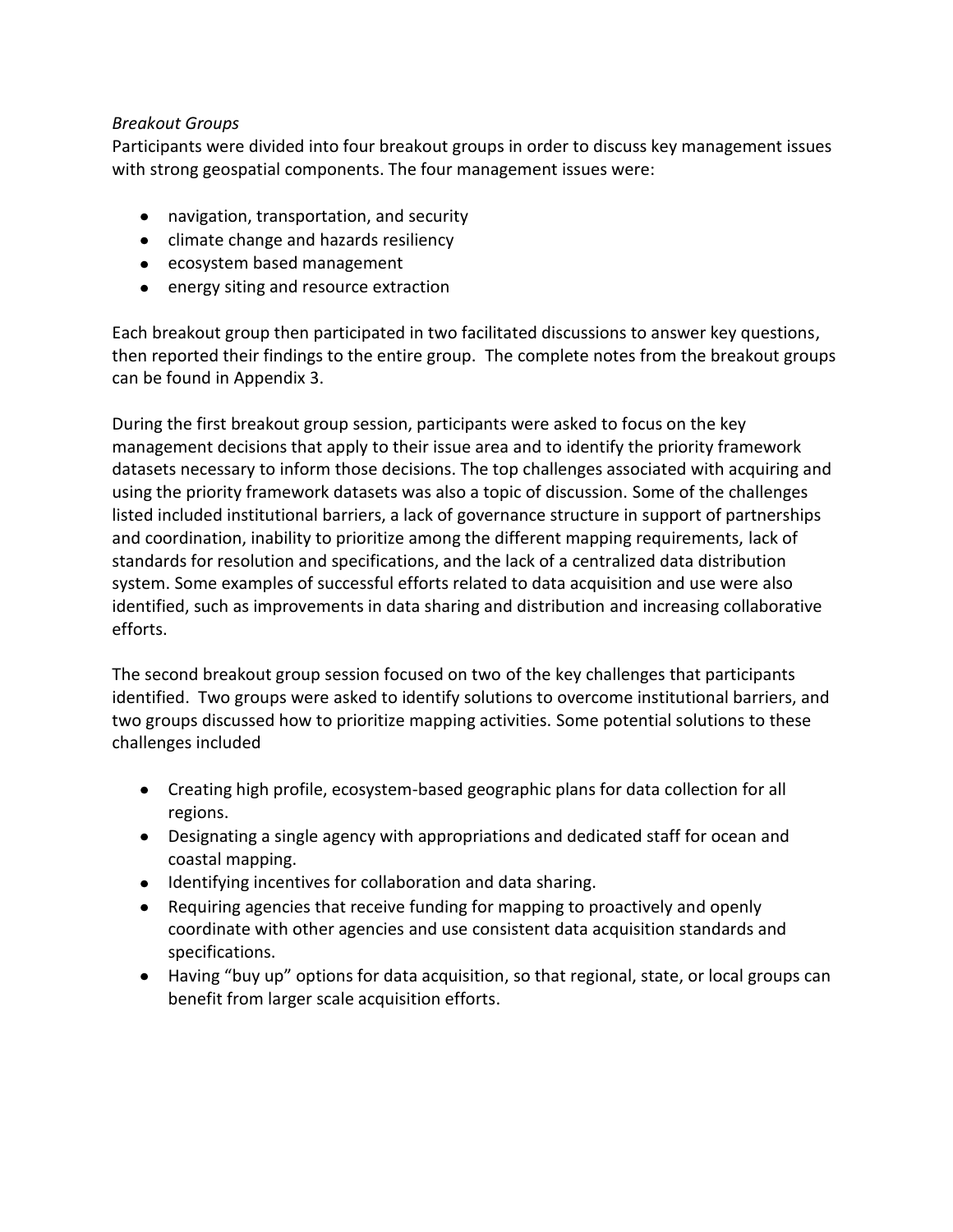#### **Next Steps**

The information collected during the workshop represents the beginnings of a framework for drafting the national mapping plan and report due to Congress. The co-chairs are writing this report and will circulate a draft to the workshop participants for review. The Congressional report must be written by June in order for the final document to be delivered by October. The Ocean and Coastal Integrated Mapping Act requires periodic updates to the national plan, so future workshops to review progress and update the plan will be conducted with the broader ocean and coastal mapping stakeholder community.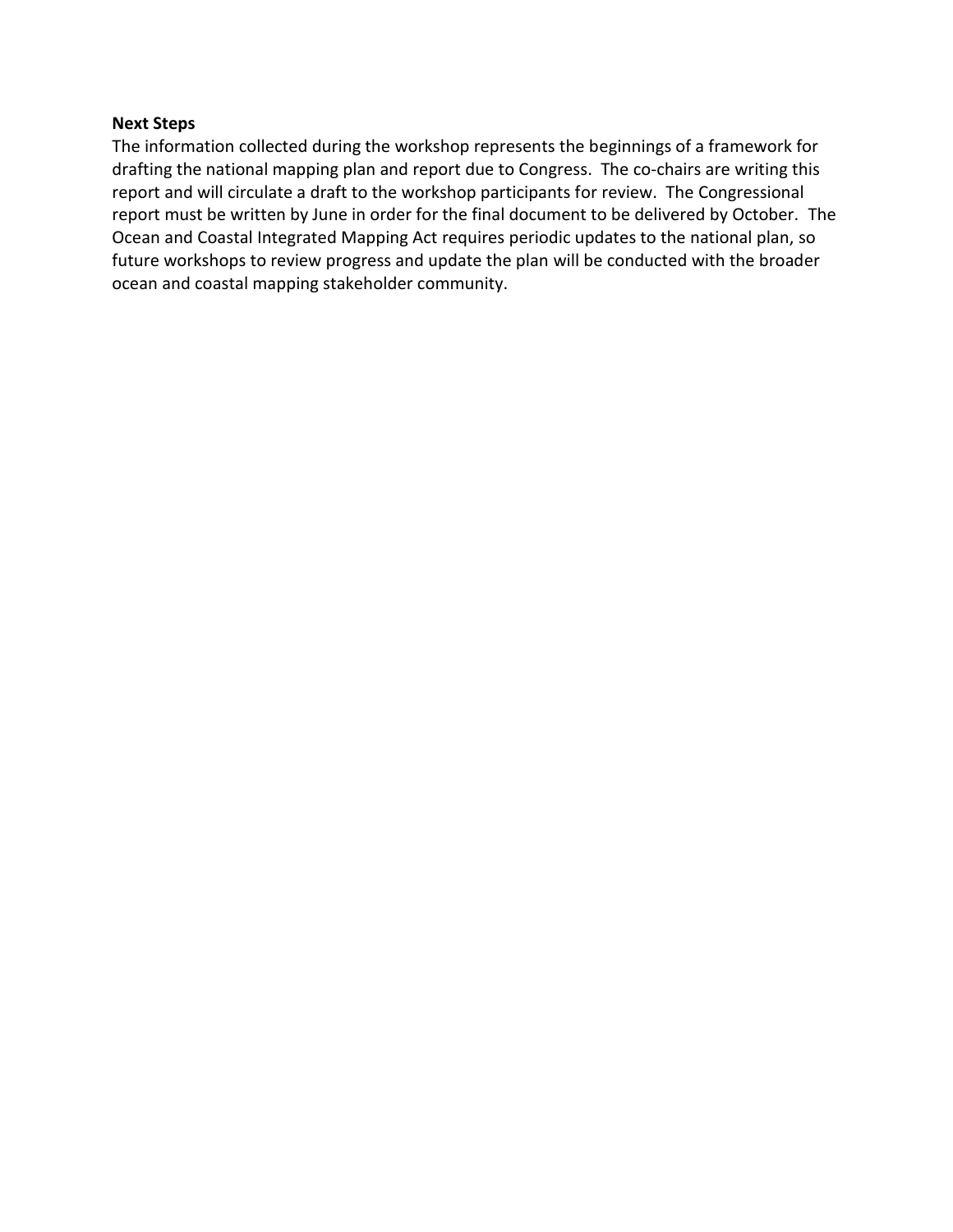# **Appendix 1: Workshop Agenda**

#### **National Ocean Coastal Mapping Plan Workshop: Documenting Requirements**

November 3 to 5, 2009 NOAA Coastal Services Center • Charleston, South Carolina

**Workshop Purpose:** The Ocean and Coastal Mapping Integration Act of 2009 calls for a coordinated and comprehensive federal ocean and coastal mapping plan for the Great lakes and coastal state waters, territorial sea, exclusive economic zone, and continental shelf. This plan will serve as the primary information source to guide acquisition and collection of ocean and coastal mapping data and to support the requirements for future funding to address regional and national mapping priorities. This workshop will begin the process of coordinating current mapping requirements into an integrated plan and defining the additional actions necessary to achieve an integrated approach for acquiring framework data layers.

#### **Meeting Objectives:**

- Participants agree on the priority themes that will benefit from an integrated approach to mapping
- Participants share knowledge of existing programs, projects, and capabilities for mapping framework data layers
- Participants identify a set of validated requirements that will benefit from an integrated mapping plan and the initial actions necessary to integrate existing programs

#### **Meeting Outputs:**

- Identified coastal themes that will be highlighted in report to Congress
- Prioritized list of mapping requirements to address themes
- Information in current mapping plans to address requirements

| <b>Tuesday</b>    |                                                                              |                                                                   |
|-------------------|------------------------------------------------------------------------------|-------------------------------------------------------------------|
| <b>November 3</b> |                                                                              |                                                                   |
| $1:00$ p.m.       | Arrival                                                                      |                                                                   |
| $1:20$ p.m.       | Welcome and Introductions                                                    | Miki Schmidt, NOAA                                                |
|                   |                                                                              | Mike Howell, OMB                                                  |
|                   |                                                                              | Margaret Davidson, NOAA                                           |
| 2:00 p.m.         | <b>Overview of the Ocean and Coastal Mapping</b><br><b>Integration Act</b>   | Roger Parsons, NOAA                                               |
| $2:50$ p.m.       | Defining Coastal and Ocean Geography and the<br><b>Framework Data Layers</b> | Eddie Wiggins and Chris<br>Macon, U.S. Army Corps<br>of Engineers |
| 3:30 p.m.         | <b>Break</b>                                                                 |                                                                   |
| 3:45 p.m.         | <b>Existing National, Regional, and State Plans</b>                          | Miki Schmidt, NOAA                                                |
|                   |                                                                              | Mary Culver, NOAA                                                 |
| 4:45 p.m.         | <b>Priority Themes</b>                                                       | John Haines, USGS                                                 |
| 5:15 p.m.         | Adjourn                                                                      |                                                                   |
| 6:00 - 7:30 p.m.  | Southend Brewery – Happy Hour (cash bar)                                     |                                                                   |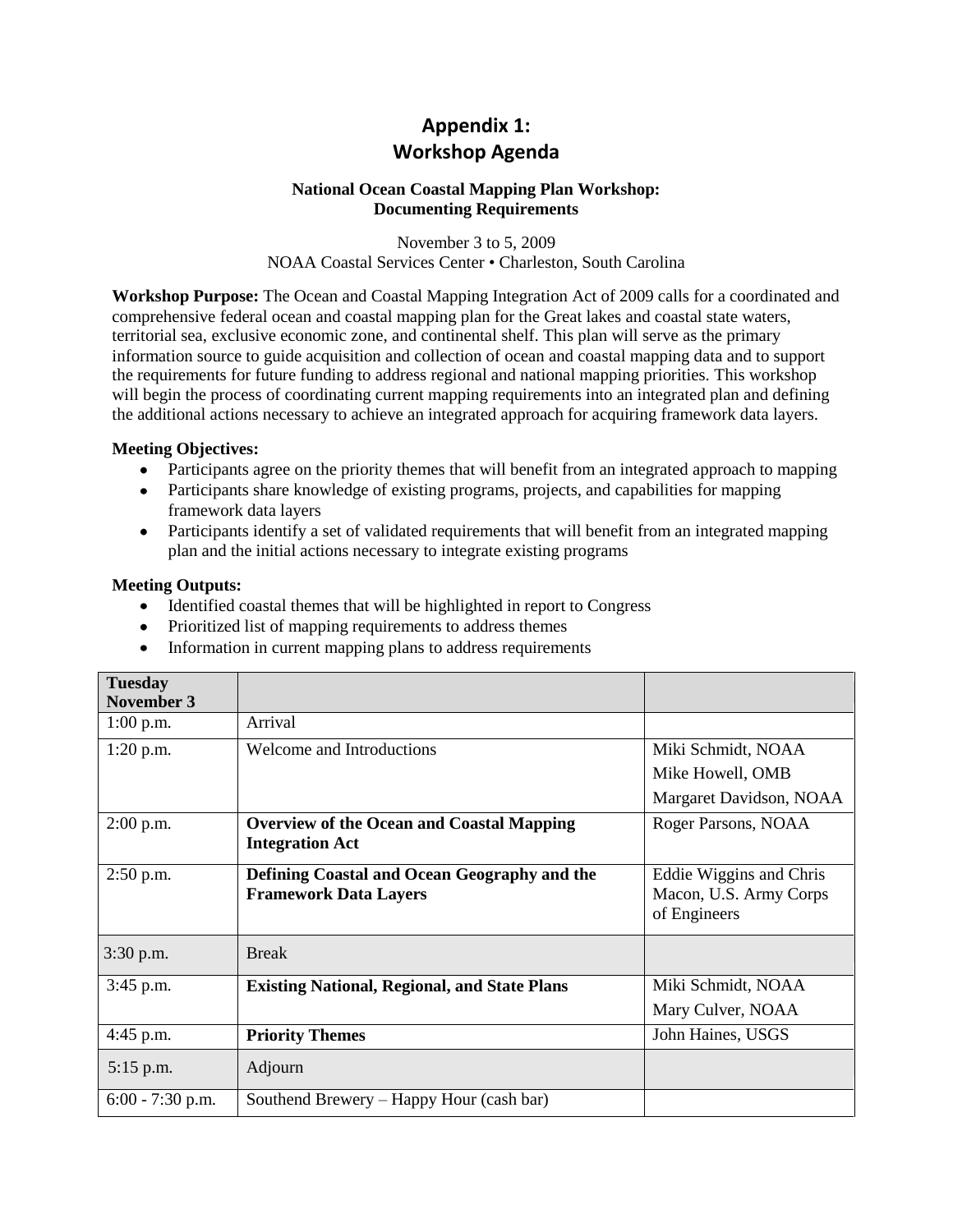| Wednesday         |                                                    |                     |
|-------------------|----------------------------------------------------|---------------------|
| <b>November 4</b> |                                                    |                     |
| $8:00$ a.m.       | Arrival                                            |                     |
| $8:30$ a.m.       | Welcome and Recap of Day 1                         | John Haines, USGS   |
|                   | Integrated Ocean and Coastal Mapping Success Story | Roger Parsons, NOAA |
|                   |                                                    | Sam Johnson, USGS   |
| $9:00$ a.m.       | <b>Challenges to Integration: Breakout Groups</b>  | Mary Culver, NOAA   |
| $10:30$ a.m.      | <b>Break</b>                                       |                     |
| $10:45$ a.m.      | <b>Breakout Groups Report</b>                      | John Haines, USGS   |
| $12:00$ p.m.      | Lunch (outside if weather permits)                 |                     |
| $1:00$ p.m.       | <b>Solutions and Benefits: Breakout Groups</b>     | Mary Culver, NOAA   |
| $3:15$ p.m.       | <b>Break</b>                                       |                     |
| 3:30 p.m.         | <b>Breakout Groups Report</b>                      | John Haines, USGS   |
| $5:00$ p.m.       | Recap and Adjourn                                  | John Haines, USGS   |
|                   | Dinner on Your Own                                 |                     |

| <b>Thursday</b> |                                                         |                                         |
|-----------------|---------------------------------------------------------|-----------------------------------------|
| November 5      |                                                         |                                         |
| $8:00$ a.m.     | Arrival                                                 |                                         |
| $8:30$ a.m.     | Welcome                                                 | Roger Parsons, NOAA                     |
|                 | <b>Report to Congress: Incorporating Existing Plans</b> | John Haines, USGS                       |
|                 |                                                         | Eddie Wiggins and Chris<br>Macon, USACE |
| $9:45$ a.m.     | <b>Break</b>                                            |                                         |
| 10:00 a.m.      | <b>Report to Congress: Incorporating Solutions</b>      | Roger Parsons, NOAA                     |
|                 |                                                         | John Haines, USGS                       |
|                 |                                                         | Eddie Wiggins and Chris<br>Macon, USACE |
| $11:15$ a.m.    | <b>Next Steps: Deliverables, Timeline, and Review</b>   | Roger Parsons, NOAA                     |
| 12:00 p.m.      | Adjourn                                                 |                                         |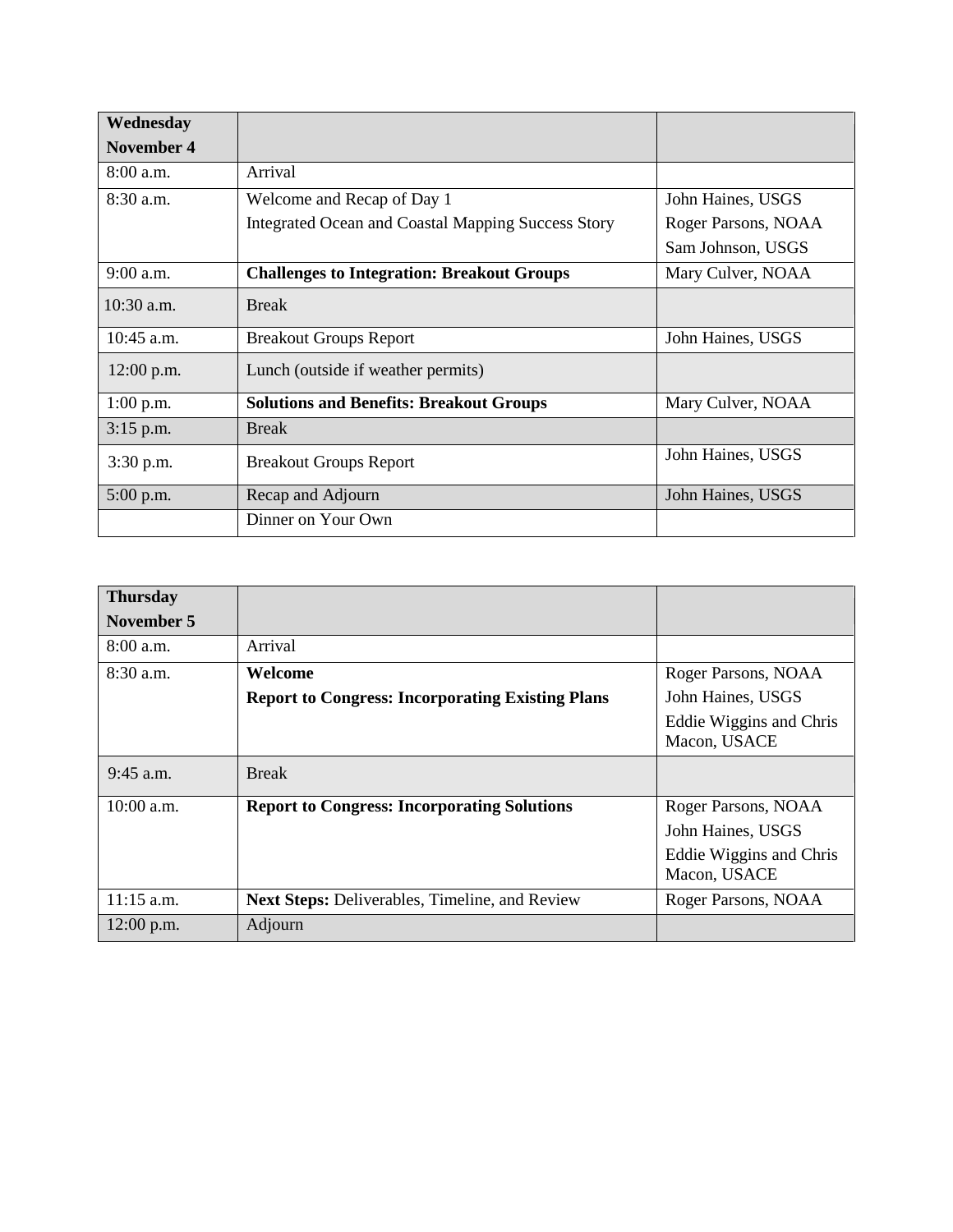# **Appendix 2: Workshop Participants**

| <b>Name</b>             | <b>Organization</b>                                                                                                  | Email                                  |
|-------------------------|----------------------------------------------------------------------------------------------------------------------|----------------------------------------|
| Allen, Vince            | U.S. EPA Office of Water                                                                                             | allen.vince@epa.gov                    |
| Arenson, Rebecca        | NOAA Integrated Ocean and<br><b>Coastal Mapping</b>                                                                  | Rebecca.Arenson@noaa.gov               |
| Aslaksen, Mike          | <b>NOAA National Geodetic Survey</b>                                                                                 | Mike.Aslaksen@noaa.gov                 |
| <b>Battista, Tim</b>    | <b>NOAA National Centers for</b><br>Coastal and Ocean Science and<br><b>Coral Reef Conservation Program</b>          | Tim.Battista@noaa.gov                  |
| Brock, John             | U.S. Geological Survey Coastal<br>and Marine Geology Program                                                         | jbrock@usgs.gov                        |
| Brown, Stephen          | <b>NOAA National Marine Fisheries</b><br>Service                                                                     | Stephen.K.Brown@noaa.gov               |
| <b>Burgess, William</b> | <b>National States Geographic</b><br><b>Information Council (NSGIC)</b>                                              | william.burgess@comcast.net            |
| <b>Conley, Mary</b>     | The Nature Conservancy                                                                                               | mconley@TNC.ORG                        |
| Crocker, Jim            | <b>NOAA Hydrographic Surveys</b><br><b>Division</b>                                                                  | James.M.Crocker@noaa.gov               |
| Ferguson, Scott         | NOAA/University of Hawaii                                                                                            | Scott.Ferguson@noaa.gov                |
| Fox, Chris              | <b>NOAA National Geophysical Data</b><br>Center (NGDC)                                                               | Christopher.G.Fox@noaa.gov             |
| <b>Gauthier, Roger</b>  | <b>Great Lakes Commission</b>                                                                                        | gauthier@glc.org                       |
| Gibeaut, Jim            | <b>Gulf of Mexico Alliance</b>                                                                                       | James.Gibeaut@tamucc.edu               |
| Grabowski, Jonathan     | <b>Gulf of Maine Mapping Initiative</b>                                                                              | jgrabowski@gmri.org                    |
| Haines, John            | U.S. Geological Survey Coastal &<br>Marine Geology Program                                                           | jhaines@usgs.gov                       |
| Haupt, Todd             | NOAA Office of Coastal Survey                                                                                        | Todd.A.Haupt@noaa.gov                  |
| Herter, Jeff            | Mid-Atlantic Regional Council on<br>the Ocean (MARCO)                                                                | jeff.herter@dos.state.ny.us            |
| Holman, Amy             | NOAA Alaska Regional                                                                                                 | amy.holman@noaa.gov                    |
| Itskowitz, Joel         | National Geospatial-Intelligence<br>Agency                                                                           | Joel.D.Itskowitz@nga.mil               |
| Johnson, Sam            | U.S. Geological Survey                                                                                               | sjohnson@octopus.wr.usgs.gov           |
| LaVoi, Tony             | <b>NOAA Coastal Services Center</b>                                                                                  | Tony.Lavoi@noaa.gov                    |
| Lovin, Jeff             | Woolpert/Management<br><b>Association for Private</b><br>Photogrammetric Surveyors<br>(MAPPS)                        | Jeff.Lovin@Woolpert.com                |
| Macon, Chris            | U.S. Army Corps of Engineers<br>Joint Airborne Lidar Bathymetry<br><b>Technical Center of Expertise</b><br>(JALBTCX) | Christopher.L.Macon@usace.<br>army.mil |
| Mason, Ted              | NASA Stennis Space Center                                                                                            | ted.j.mason@nasa.gov                   |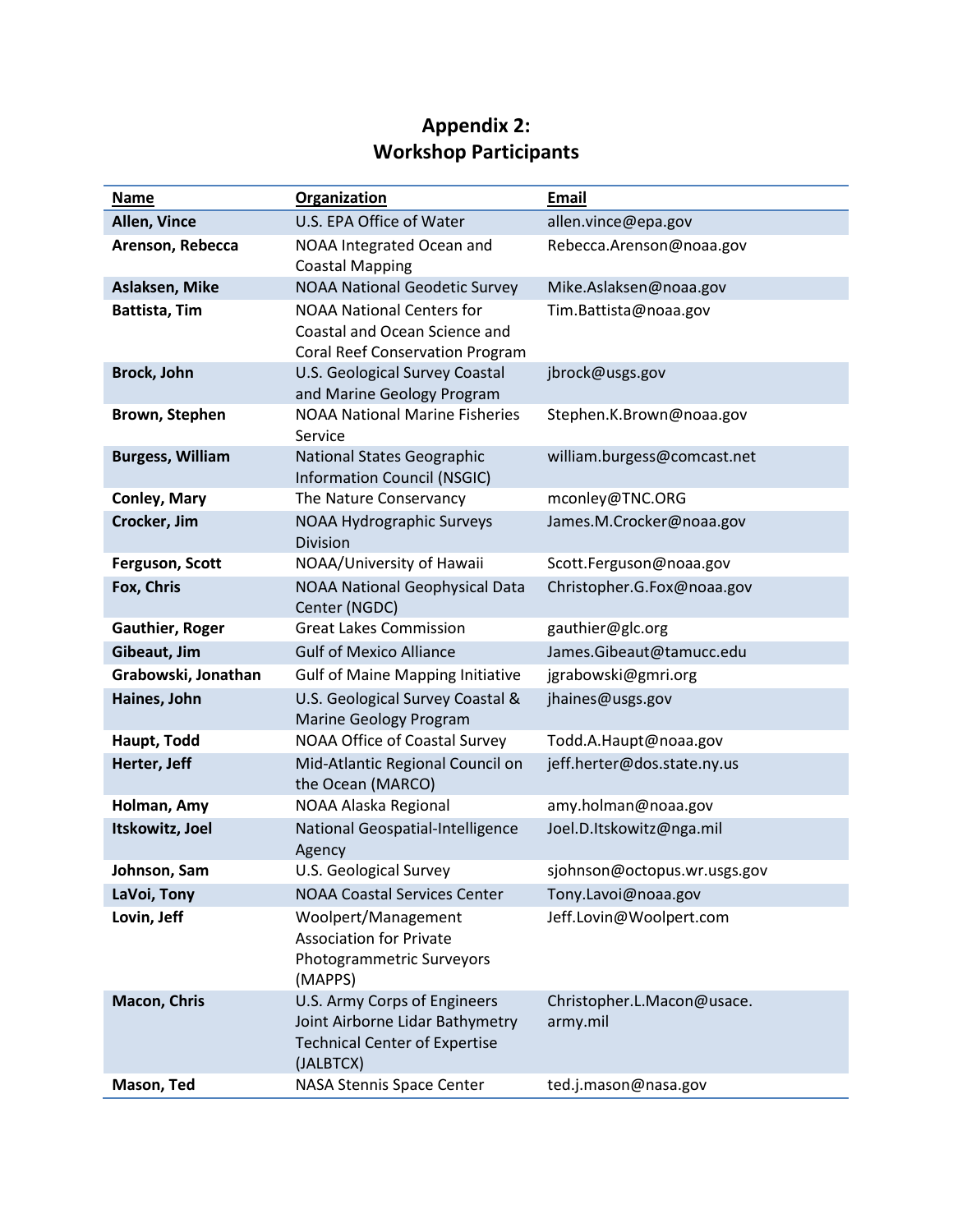| Mayer, Larry                      | Center for Coastal and Ocean<br>Mapping/NOAA-UNH Joint<br>Hydrographic Center                         | larry@ccom.unh.edu               |
|-----------------------------------|-------------------------------------------------------------------------------------------------------|----------------------------------|
| McKay, Laura                      | Virginia Department of<br>Environmental Quality/Coastal<br><b>States Organization</b>                 | Laura.McKay@deq.virginia.gov     |
| Midson, Brian                     | National Science Foundation,<br><b>Division of Ocean Sciences</b>                                     | bmidson@nsf.gov                  |
| Norris, Henry                     | <b>Gulf of Mexico Alliance and</b><br>Florida Fish and Wildlife<br><b>Conservation Commission</b>     | Henry.Norris@MyFWC.com           |
| Palatiello, John                  | Management Association for<br>Private Photogrammetric<br>Surveyors (MAPPS)                            | john@mapps.org                   |
| Parsons, Roger                    | NOAA Integrated Ocean and<br><b>Coastal Mapping</b>                                                   | Roger.L.Parsons@noaa.gov         |
| <b>Quintrell, Josie</b>           | National Federation of Regional<br><b>Associations for Coastal and</b><br><b>Ocean Observing</b>      | jquintrell@suscom-maine.net      |
| Rasser, Michael                   | U.S. Minerals Management<br>Service                                                                   | Michael.Rasser@mms.gov           |
| Russell-Robinson,<br><b>Susan</b> | <b>U.S. Geological Survey</b>                                                                         | srussell@usgs.gov                |
| Saade, Ed                         | <b>Fugro Earth Data</b>                                                                               | esaade@earthdata.com             |
| Schmidt, Miki                     | <b>NOAA Coastal Services Center</b>                                                                   | Nicholas.Schmidt@noaa.gov        |
| <b>Schupp, Courtney</b>           | <b>National Park Service</b>                                                                          | Courtney_Schupp@nps.gov          |
| Sinclair, James                   | U.S. Minerals Management<br>Service                                                                   | James.Sinclair@mms.gov           |
| <b>Taylor, Christine</b>          | U.S. Minerals Management<br>Service                                                                   | Christine.Taylor@mms.gov         |
| <b>Vandegraft, Doug</b>           | U.S. Fish and Wildlife Service                                                                        | Doug_Vandegraft@fws.gov          |
| Westcott, Jonathan                | <b>Federal Emergency Management</b><br>Agency                                                         | jonathan.westcott@dhs.gov        |
| <b>Wiggins, Eddie</b>             | U.S. Army Corps of Engineers                                                                          | Charles.E.Wiggins@usace.army.mil |
| Wolter, Leah                      | Department of Homeland<br>Security Infrastructure<br><b>Information Collection Division</b><br>(IICD) | wolter leah@bah.com              |
| Zegowitz, Kurt                    | U.S. Navy                                                                                             | kurt.zegowitz@navy.mil           |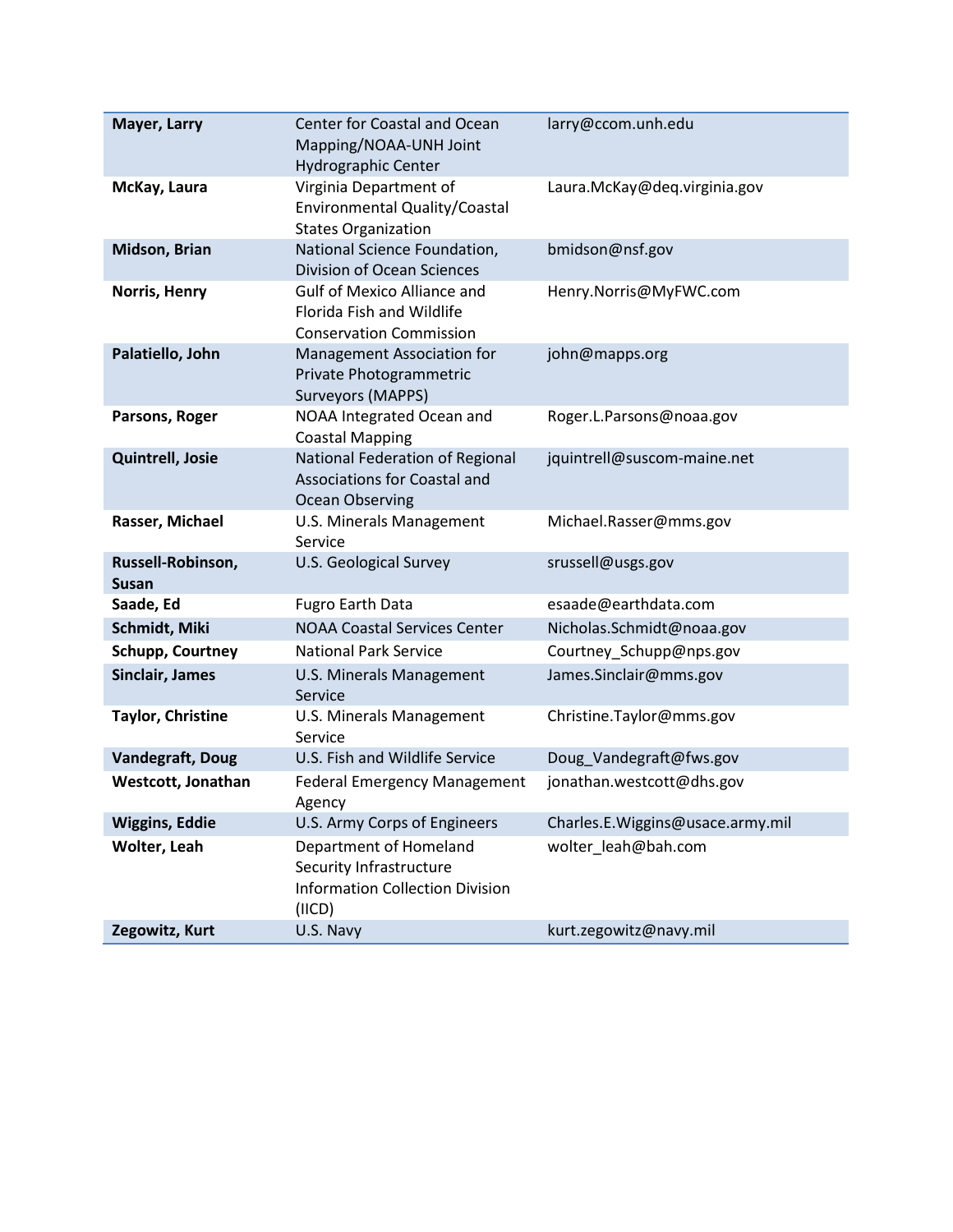# **Appendix 3: Ocean and Coastal Mapping Workshop** *Breakout Group Notes*

# **Group 1: Navigation, Transportation and Security**

## Morning Session

*Items in bold were determined to be higher priority.*

- 1. What are a few examples of key decisions that are being made within Nav, Trans, Sec?
	- To build or not build for both private investment and permitting
	- Determination of requirements for building/permitting
	- Determining which ships can come into the area based on ship size
	- Navigation around harmful objects (natural and manmade) on the sea floor
	- Determining when to reopen ports after a hazard –
	- Maintaining port security, military, commerce, recreation
		- o impacts to other sectors if port closed- energy, goods-
	- Maintaining continuity of transportation shipping to trains/trucks/etc. causes implications far down the road (on the land side)
	- Parking Lot need to map underground assets power lines, sewer, material transport lines. not included in NSDI
	- How often to survey channels safety of ships passage. Need different remap cycles depending on the area.
- 2. What are the priority framework data sets required to make these decisions?
	- Bathymetry
	- $\bullet$  Benthic data fish habitat, etc.
	- Shoreline
	- High res bathy looking for hazards to navigation don't always support other needs
	- Data collections need to suit needs of collecting agency and the needs of other groups. Need to leverage \$ to do complete coverage survey to avoid remapping
	- Learn from CA project, brought in more stakeholders, collected at nav standards for only 10% more cost – big success

Acquiring and Using Data for Navigation, Transportation and Security

Top Challenges

- $\circ$  5 votes Agency culture each agency has its own budget/mission/goals/requirements
- o 4 votes Defining wins for each participant in the partnership *(turned out to be more of a solution)*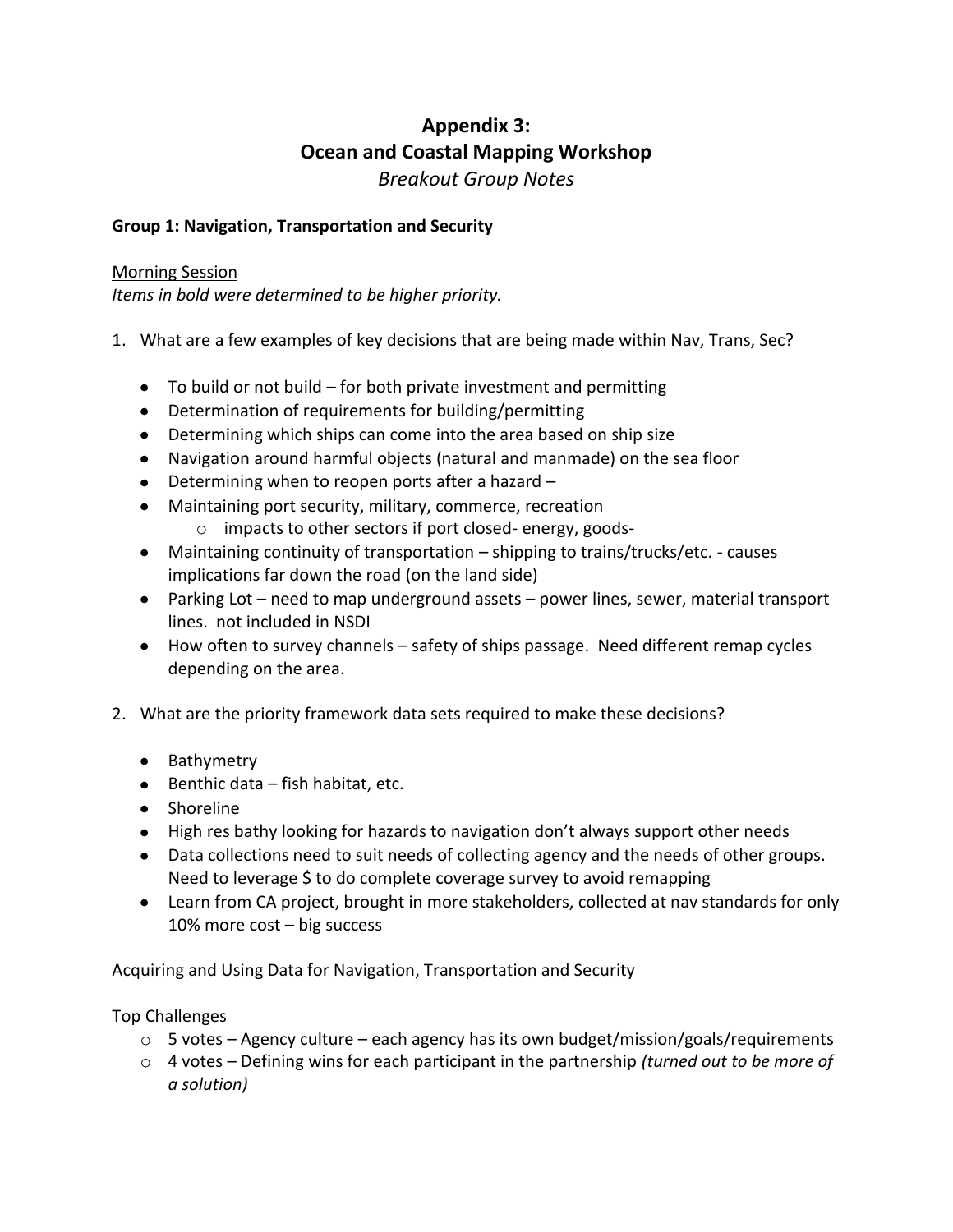- o 3 votes Incentivize (and require, "the stick") partnership and horse trading with fed, state, NGO, etc. *(turned out to be more of a solution)*
- $\circ$  3 votes Need to keep the big picture in mind
- o 2 votes Don't budget in an interagency manner not easy to transfer \$ *(turned out to be more of a solution)*
- o 2 votes Leadership support, trust, and transparency in process/plans
- $\circ$  1 vote need data collection standards

| Doing Well                                       | Challenges                                    |
|--------------------------------------------------|-----------------------------------------------|
|                                                  |                                               |
| CA seafloor mapping and partnerships             | Each agency has its own budget, mission - has |
|                                                  | to be cultural shift                          |
| Discrete examples of working together and        | Not easy to transfer money. Need to budget in |
| success in partnering - opportunistic            | an interagency manner                         |
| Some conversations are occurring.                | Incentives for considering other org needs -  |
| Coordination occurs when the people involved     | ex. Increase scale/scope get an IOCM credit,  |
| want to make it happen                           | incl. partners outside fed agencies,          |
|                                                  | horsetrading                                  |
| Goals met, piece by piece, but better if had big | Define wins for every agency                  |
| picture right up front                           |                                               |
| Find overlap with other agencies reqmts,         | Leadership onboard to support efforts of      |
| could provide big picture all in one place,      | <b>IOCM</b>                                   |
| transparency in progress, lots of patience       |                                               |
| Getting information to capitol hill and using    | Understanding of each organization's needs    |
| visualization to help Congress understand        | for a data collection                         |
| NGDC and CSC data dissemination                  | Legislative mandates - confusing              |
|                                                  | Recognize the big picture, keep this in mind  |
|                                                  | Transparency in progress, find overlap in     |
|                                                  | agencies reqmts, everyone can see why you     |
|                                                  | are doing what, develop trust                 |
|                                                  | Institutional barriers                        |
|                                                  | Partnering is secondary, your agency needs    |
|                                                  | comes first                                   |
|                                                  | NO governing structure to facilitate          |
|                                                  | partnership and coordination                  |
|                                                  | DMA-NGA DoD geospatial governing agency       |
|                                                  | all together, civilian agencies do not have   |
|                                                  | Agencies with disparate missions and          |
|                                                  | audiences                                     |
|                                                  | Incentivizing partnerships within the gov,    |
|                                                  | make it come from the top down, carrots and   |
|                                                  | sticks, there are no penalties                |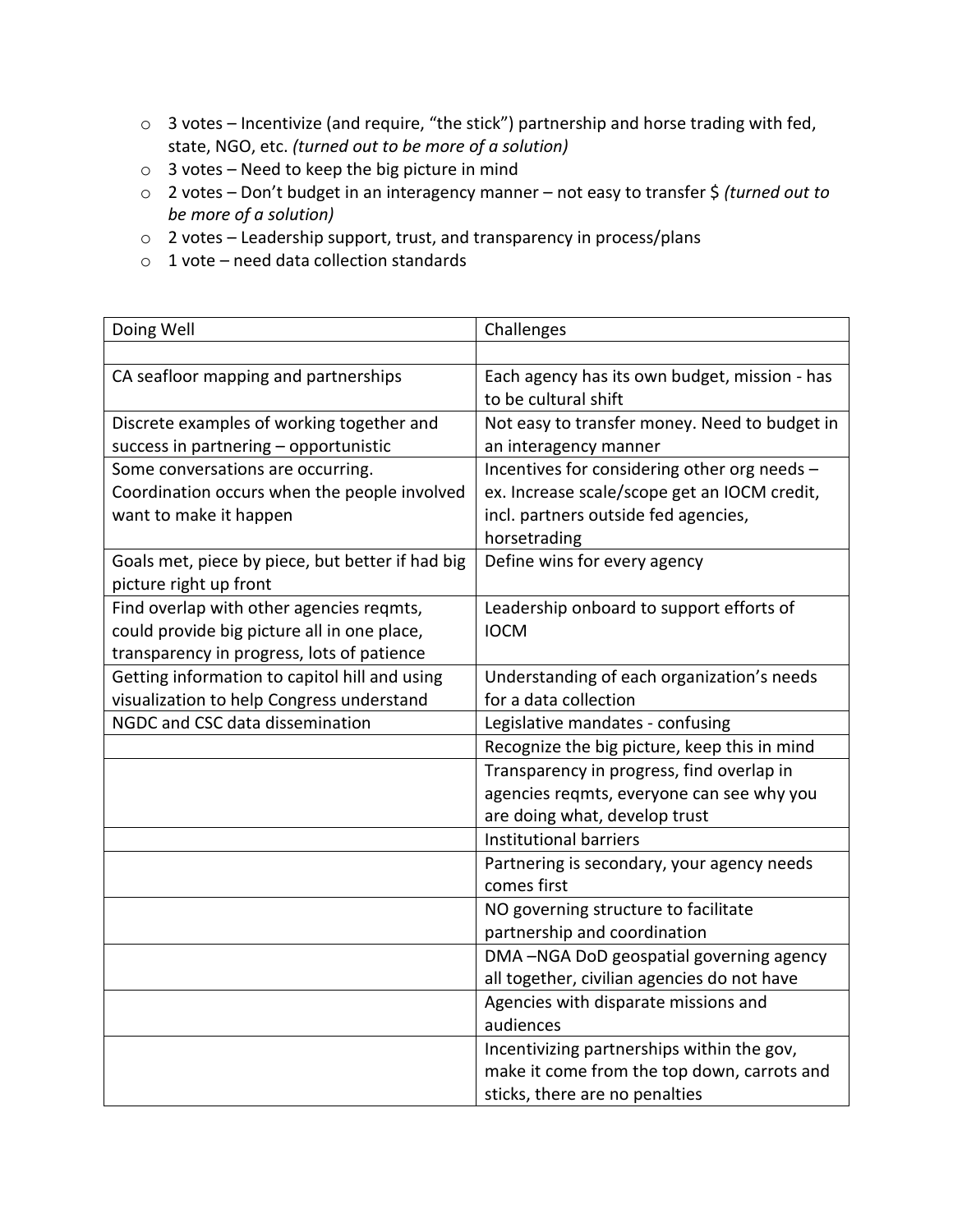| Much more difficult working with states           |
|---------------------------------------------------|
| Success breeds success. Demonstrating             |
| success builds momentum, gains trust              |
| No published standards that everyone works        |
| toward, different specs-finding middle            |
| between hi specs (nav) to lower (emer)            |
| Different agencies could be willing to pay up     |
| to get their regmts met                           |
| Agencies come together and ID diff specs,         |
| prioritize to meet all needs                      |
| Partners-infrastructure suits your needs, not     |
| easy to form partnerships to meet all needs       |
| Use partner to gain that capability, if           |
| resources not there, others needs overcome        |
| existing resources                                |
| NGDC and CSC dissemination of data that is a      |
| big deal                                          |
| Place based activities memo an opportunity,       |
| urban affairs czar, % of pop of coast vs. rest of |
| country                                           |

Afternoon Session: How will we overcome institutional barriers that prevent effective cooperation in data acquisition (and use)? *Detailed notes from this discussion are available, if needed. What's captured below is a summary. Items in bold were determined by the group to be more important.*

Envisioning the Ideal State Examples that work – HSIP (Homeland Security Information Program) with DOD, USGS, DHS, NGA and CA Seafloor Mapping

- Have a common mission
- Results in common data layers
- CSC model for partnership will all entities
- Everyone with requirements is at the table
- Partners are willing to allocate resources to make partnership and the right data collection happen
- Participants find common ground on requirements
- Arrive at common denominators as a group knowing that sometimes it doesn't meet everyone's needs (give and take)
- Each agency can point to a win
- Collective good (taxpayer) wins
- Define what a win is for each participant
- Understanding of each group's constituency needs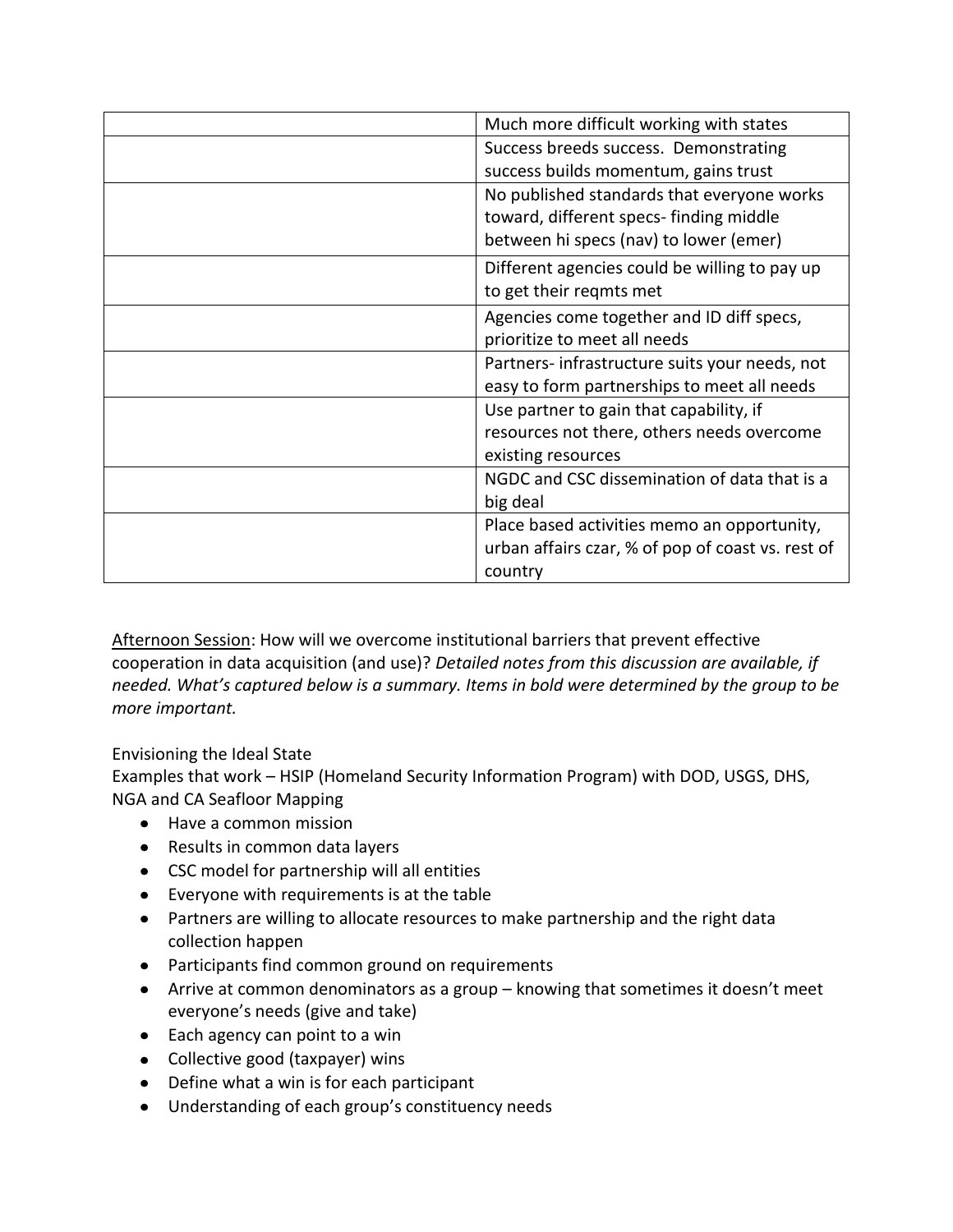- Have a mechanism for collective planning has data wants that can match with planned collections to suit many needs. Information then persists as a resource to see what exists
- Someone has to be the final decider
- Has a governing structure that is (1) effective for coordination, (2) includes all stakeholders (not just feds), and (3) accountability exists
- Governance structure does not necessarily mean all agencies under one roof, but that coordination is
- Have a funding pool that enables/facilitates collaboration
- Must use an impartial facilitator that doesn't favor any one party

Analyzing the Challenge – what makes it happen? What are the effects?

- **•** Technological advances many more user requirements (this is a good thing)
- Specific missions for specific constituencies
- Stovepipes
- Government Performance and Results Act (GPRA) measures not helping collaboration X # of miles/tools/etc.
- Change of administration/changing priorities
- Classification not as much of a challenge as it used to be
- PI's not releasing data
- $\bullet$  Effects doesn't get done as well, on time, etc.

Big Impact Solutions

- Easy use existing incentives for partnership and require coordination with federal, state, NGO's
- Medium effort Define "wins" for each participant in a partnership
- Medium effort Establish a data collection/need priority plan to meet a partner requirements/criteria and to respond to external event-based priorities
- Hard New incentives to measure success (individual agency and collaborative success)
- Hard create a funding pool of existing funds for geospatial data development and coordination/sharing for IOCM
- Hard same as above ("create a funding") but with new funds
- Hard change budgeting easier to transfer \$ and make interagency/governmental budgets
- Hard Recommend legislation to authorize a geospatial acquisition and management program
- Hard One governance structure for improved civilian geospatial coordination

Lesser Impact (between low and moderate impact) Solutions

- Easy use interpersonal communication to facilitate the discussion
- Easy institute a personnel detail for exposure of geospatial community to policy office (legislative/executive)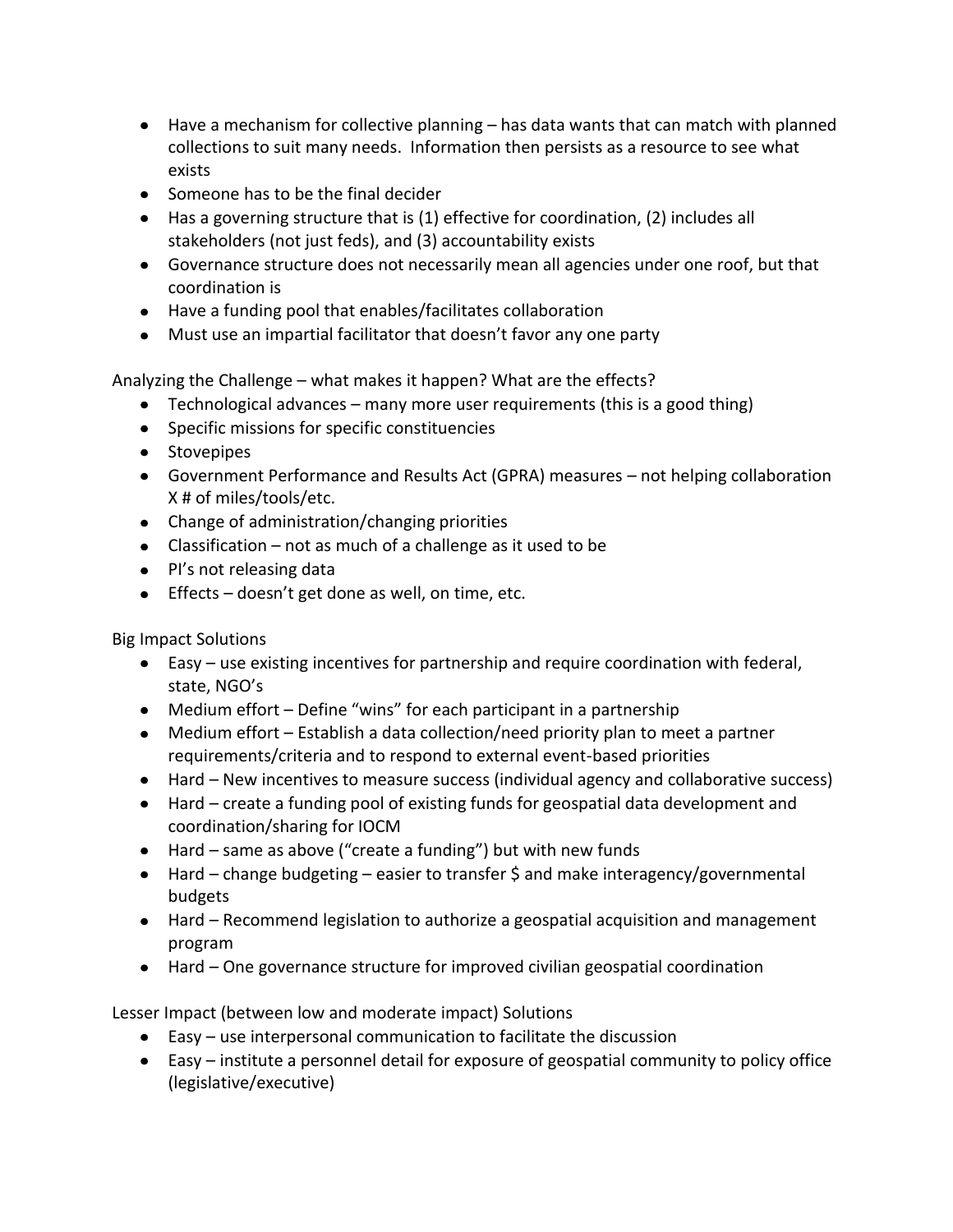# **Group 2: Climate Change and Hazards Resiliency**

#### Morning Session

- 1. What are issues and key decisions?
- 2. What data do we need to address those?
- 3. What are we doing well?
- 4. What are challenges (top 3)?
- 1. Key Decisions
	- Impacts of SLR (emergency preparedness)
	- lowering lake levels
	- Siting of development (land use planning)
	- Marine use planning
	- What/where/how to restore habitats
	- Decisions about where to rebuild after episodic (or more gradual) events
	- Impacts to infrastructure making existing structures more resilient
		- o Civil works as well as residential planning (ex. Ports vs. subdivisions)
	- Evacuations, adaptation
	- Mitigation, planning
	- Risk management, flood insurance programs and erosion (in terms of set-back lines)
	- Sediment impacts/geological hazards (ecological impacts of sediment)
	- Gulf Island restoration
	- Impacts of temperature change
		- $\circ$  coral bleaching access to marine protected areas, manage human impacts (pollution, fishing restrictions)
		- o shift of range of organisms
		- o increased evaporation
		- $\circ$  change in ice cover NW passage
	- Cost benefit analyses understanding if an action is worthwhile or not
	- Impacts of ocean acidification
- 2. Priority Framework Data
	- Biological data
	- Habitat data
	- Elevation data (vdatum, merged topo-bathy).
		- o Need to agree on specs (temporal, spatial). Regions could drive what the specs should be. Depends on question and how it will be solved. Local issues will determine specifics of data required – These will be variable. In FEMA, specs are determined by agency. Need to provide some definition in plan in order to justify funding requests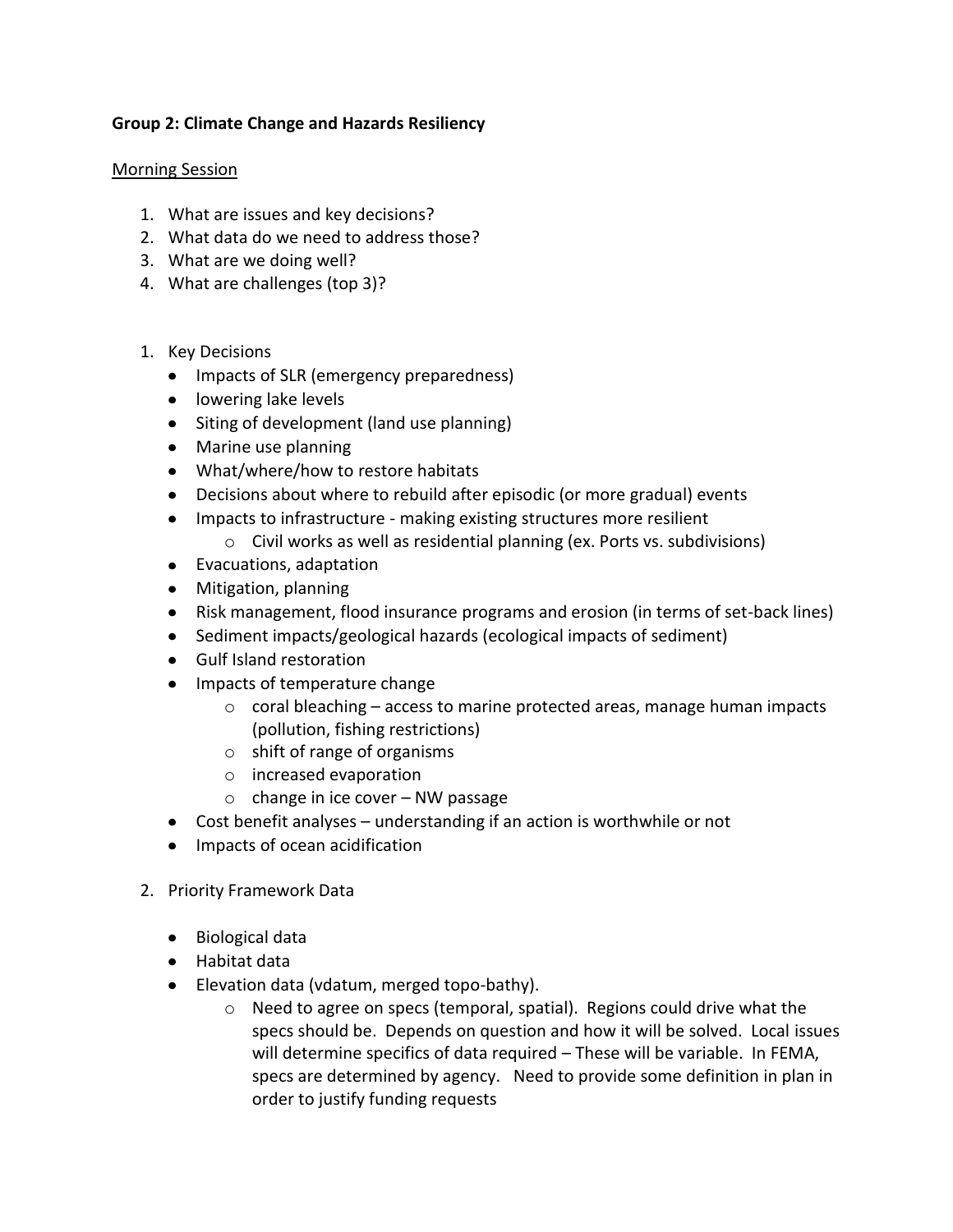- Shoreline data
- 3. Challenges: (number of votes)
	- Defining Resolutions (4)
		- o Spatial, temporal, spectral
	- Elevation standardization for different specs (tree canopy, bare earth, subsurface features) (3)
	- Data format standards (to make accessible)
	- Data propriety/ownership how to get cadastre? (2)
	- Coming up w/cost effective solution
	- Technical limitations substrate class, veg issues, Vdatum challenge vertical datum challenge. (2)
	- $\bullet$  Imagery temporal change (1)
	- Fusing w/ocean observations (base layers and point layers)
	- Coordination inter-agency cooperation and funding (6)
	- Archiving and disseminating data
		- o people collecting because they can't access someone else's.
		- o lack of central archive, distribution center (3)
		- o classified data (military classified)
	- licensing challenges

# Afternoon Session

How will we overcome institutional barriers that prevent effective cooperation in data acquisition?

Barriers to institutional collaboration

- Lack of knowledge of what's going on
- $\bullet$  Individual connections (personalities) can help or hurt
- Mandates must do something by certain time, resolution, etc
- Mission creep overlapping responsibilities that lead to competition
- Budget process
- No incentives to compromise how do we get mandates to compromise?
- Cultural biases research vs. technology vs. management
- Partnership is hard
- Lack of well-defined roles among agencies
- No designated person or mechanism to ensure agencies follow through
- Requirement to share data exists, but there is no enforcement of this
- Data management for collaboration is unfunded
- Specific customized data needs for different applications leads to perceived redundancy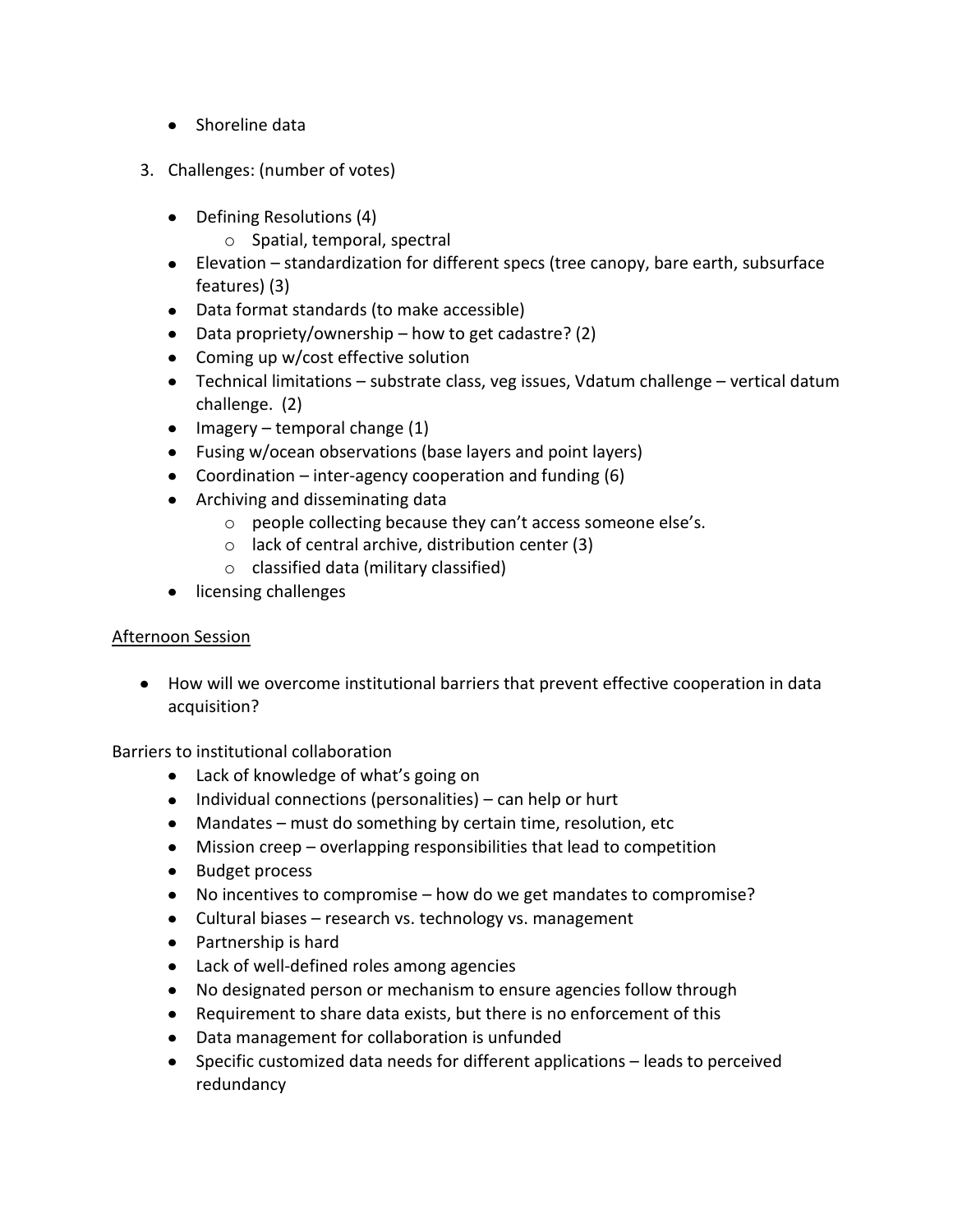Potential solutions

- 1. Coordinate/mandate
	- Coordination needs to take a top-down approach. Legislative mandate (provide carrots and sticks)
	- Need mandate for delivering geospatial data
	- Language in contracts and grants to require immediate sharing of raw data
	- Reduce barriers to data archive
	- Designated lead for data collection
	- Enforcement of mandates
	- 1a Single agency with appropriation: Piece of legislation that appropriates ocean and coastal mapping and one lead agency that oversees and takes charge. One person in charge of dispersing \$ across the agencies.
- 2. Encourage/reward for sharing data
	- Cultural change of rewarding sharing of data. PIs need to publish data and get credit for it.
	- Primary metric needs to be \$ for sharing data (not publication) across organizations.
- 3. Build sense of ocean and coastal mapping community
	- Foster a sense of community and build a personal relationships
	- Unified approach across
- 4. Engage other integrated mapping groups
	- Coordinate w/National Map
	- No duplication of effort
	- Want to prioritize key things to show congress that we're addressing cooperation, leveraging resources to do more mapping. Feds, states, RAs coming together to meet common requirement.
- 5. High profile, ecosystem based geographic plans for data collection plan for all regions (Example: CA sea floor mapping program)
	- Know advertisement schedule
	- Focus on multi-use data sets
	- Show gaps within the regions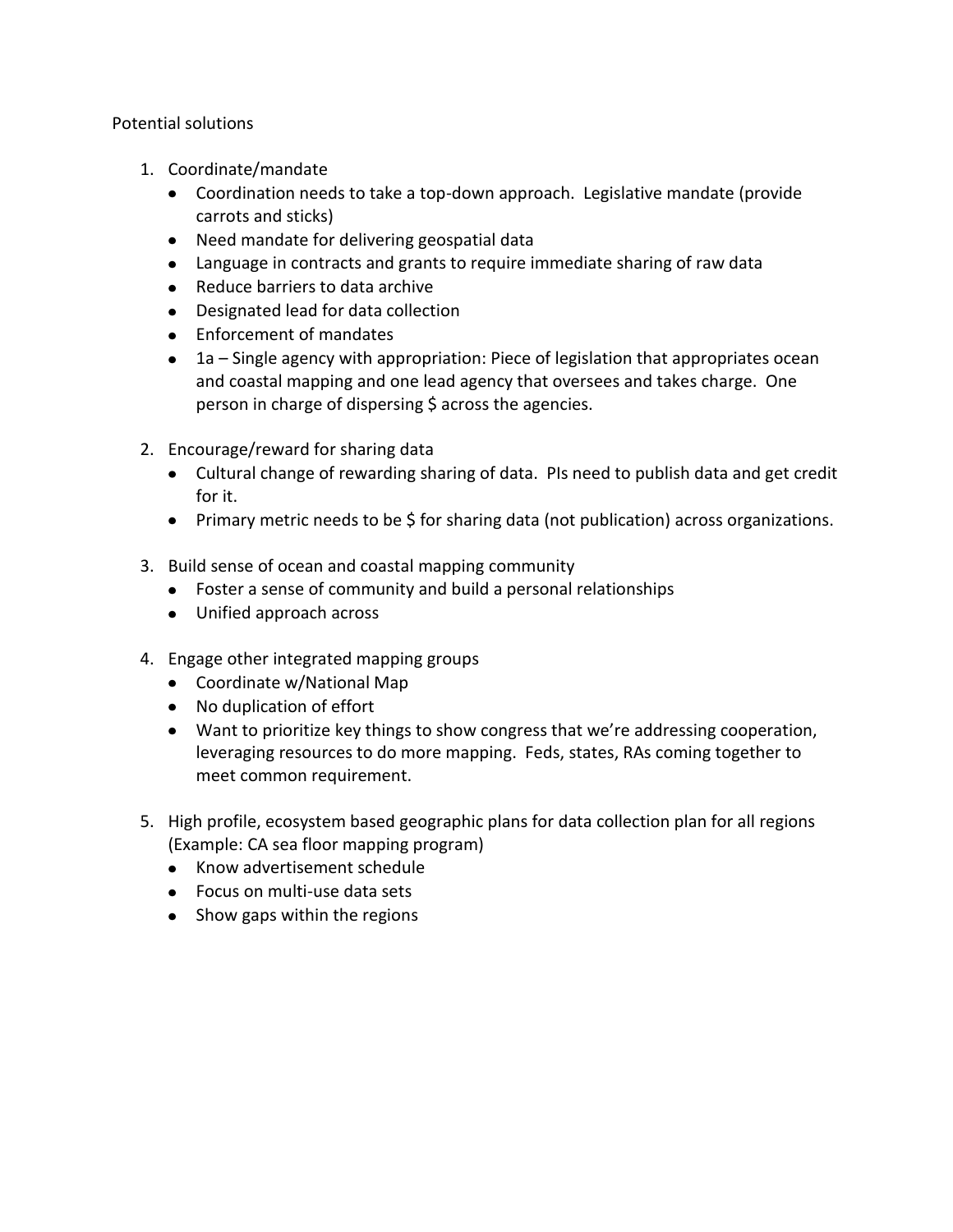

Parking Lot:

- For broad applications, what is minimum standard? Need to look further at specific  $\bullet$ issue. Large range of specs (resolution) based on local needs. We may be able to develop national standards for general categories (continental shelf, continental slope, shoreline, etc)
- Data collection plans need an organization or mechanism that are interoperable need structure to be universally adopted and funded. Need mandate or funding to ensure this.
- Discussed why various agencies collect the data in the same location. For example: Shoreline data – don't want to use another agency's shoreline data because it is not same or able to be used with my set of data – perceived overlap, but not necessarily.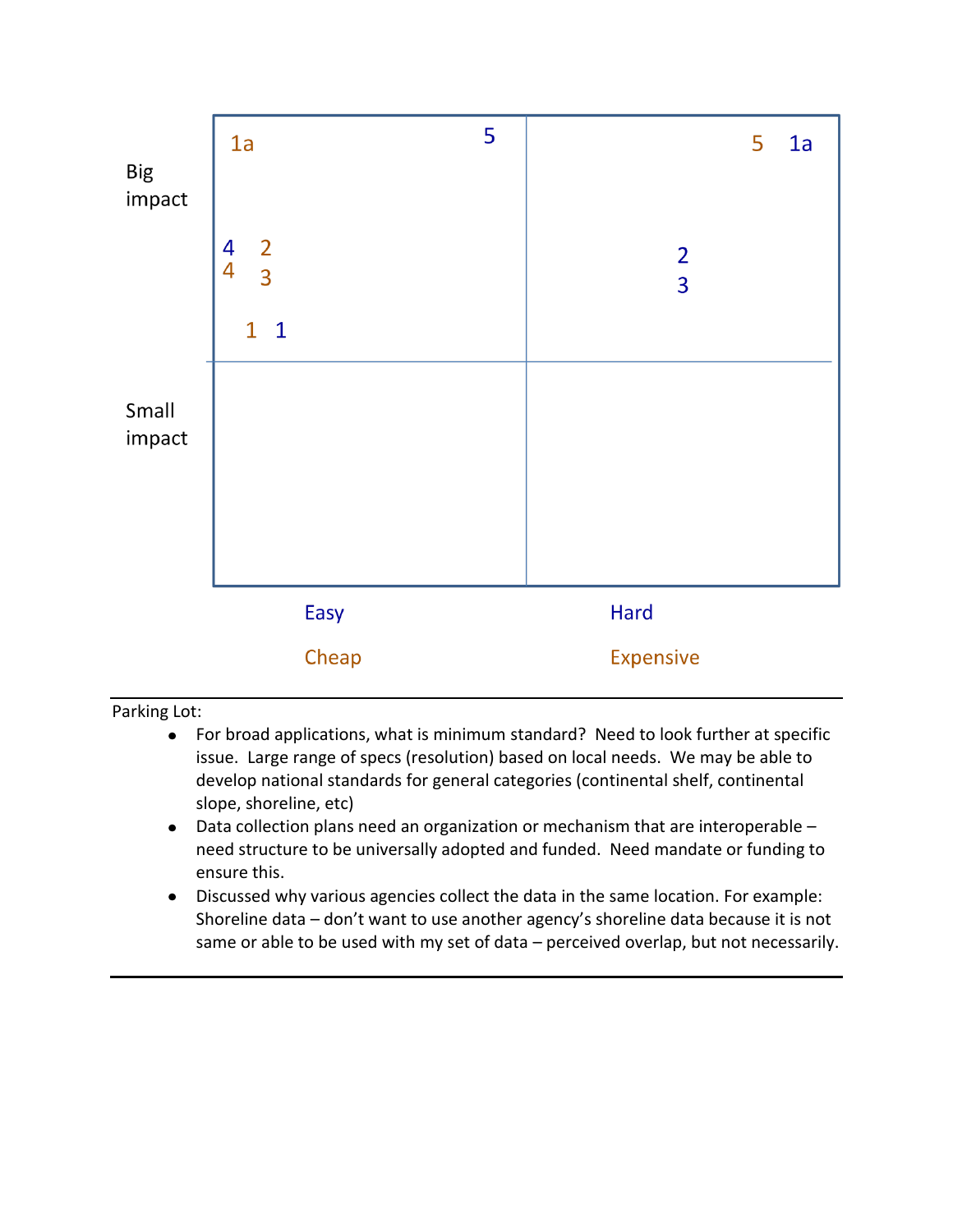## **Group 3: Ecosystem Based Management**

#### Morning Session

What are some key decisions being made related to Ecosystem Based Management:

- Establishing protected areas (both marine and terrestrial) where to protect or not to protect
- Fisheries management need data, e.g. identifying essential fish habitats, conducting stock assessments
- Developing monitoring and measuring plans
- Responding to incidents, e.g. oil spills
- Marine spatial planning minimizing human impacts e.g. human use conflict, competing uses
- Restoration do you restore or retreat
	- o how to prioritize where to restore
- Wildlife conservation & protection decisions
	- o identifying and addressing species distribution
- Need to measure change over time

What are the data required to make these decisions:

- The intertidal zone is important SLR will result in change to this zone
	- $\circ$  it is important to identify the salt water extent and map the resulting change over time
- Elevation is an important base layer
	- $\circ$  Geodesy and control should be considered integral to this component
	- o need vertical datum to establish elevation
	- o tidal models are desired
- Important EBM data sets not included in the 6 fundamental data list
	- o seafloor or substrate
	- o water temp and other observational oceanographic data
- Important derived data products (these come from both dynamic and base layers):
	- o Benthic Habitat
	- o sea level rise impacts and inundation
	- o species distribution abundance & activity
	- o ecosystem boundaries
	- o land cover
	- o ecosystem health index
	- $\circ$  environmental sensitivity index ESI maps
	- o Digital elevation models
	- o shorelines
	- o environmental change maps (from time series mapping)
	- o ecosystem services valuation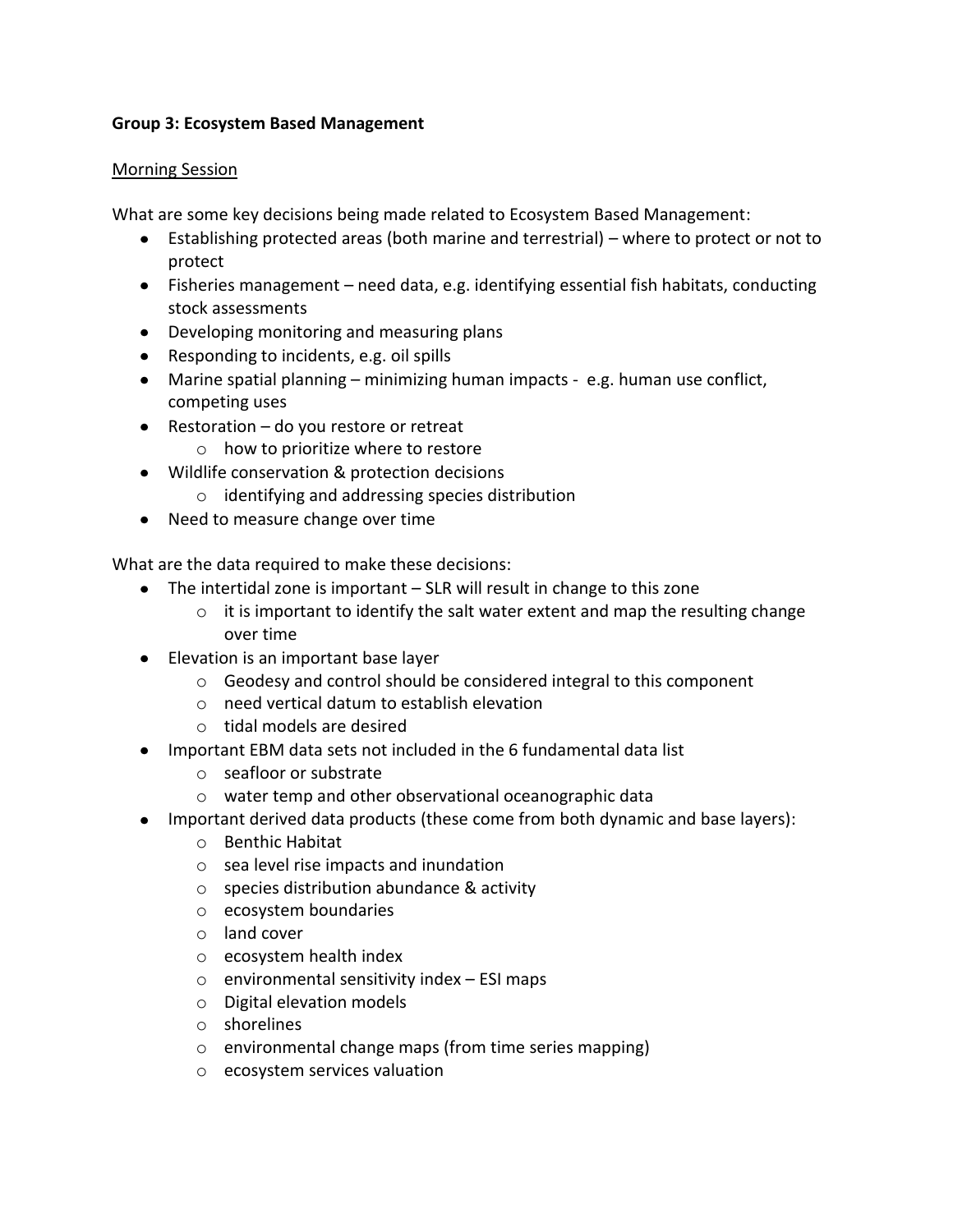To focus the discussion, what are the data that define these broad areas for EBM?

- currents
- temperature
- salinity
- biology species, extent of invasives, etc.
- need to add ecosystem characterization as fundamental data

These EBM essential data sets need to be referenced in the report, even if they are not "fundamental" data. They must be mentioned to get buy-in to IOCM from the EBM community.

Do we only talk about the inputs or do we bring in products? How do we sell this to Congress? E.g. - There are many "shorelines" - maybe we don't need to highlight shoreline since it is a derived product: alternate view… shoreline tells a very strong story

So what information do you need to make decisions, regardless of whether it is base data or derived product?

- Fundamental geology
- Substrate or surface geology
- Observational data
- We need benthic habitat as a fundamental data

What are we doing well in terms of data collection:

- Elevation and geodesy, just need a lot more of it
- Collecting a lot of data
- Have excellent benthic data at some local scales
- $\bullet$  Elevation what is working
	- o we have the technology to establish elevation sets
	- o we now understand the use and need for lidar and its applications
	- $\circ$  vdatum tools an example for merging data sets
	- o we are able to disseminate elevation data (data distribution)
- technologies to analyze data are increasing we can share and use data better
- there are some examples of federal and state leveraging for data
	- o good lessons learned from CA mapping work
	- o tapping into the regional alliances

What are the biggest challenges or barriers:

- $\bullet$  substrate how do we do this better
- not enough money
- shallow water mapping intertidal mapping is difficult and expensive
- $\bullet$  stakeholder input lack of activity
- too much data large volume of imagery or billions of points can be overwhelming
- $\bullet$  data discovery how to find, get, and use how do we make it ALL accessible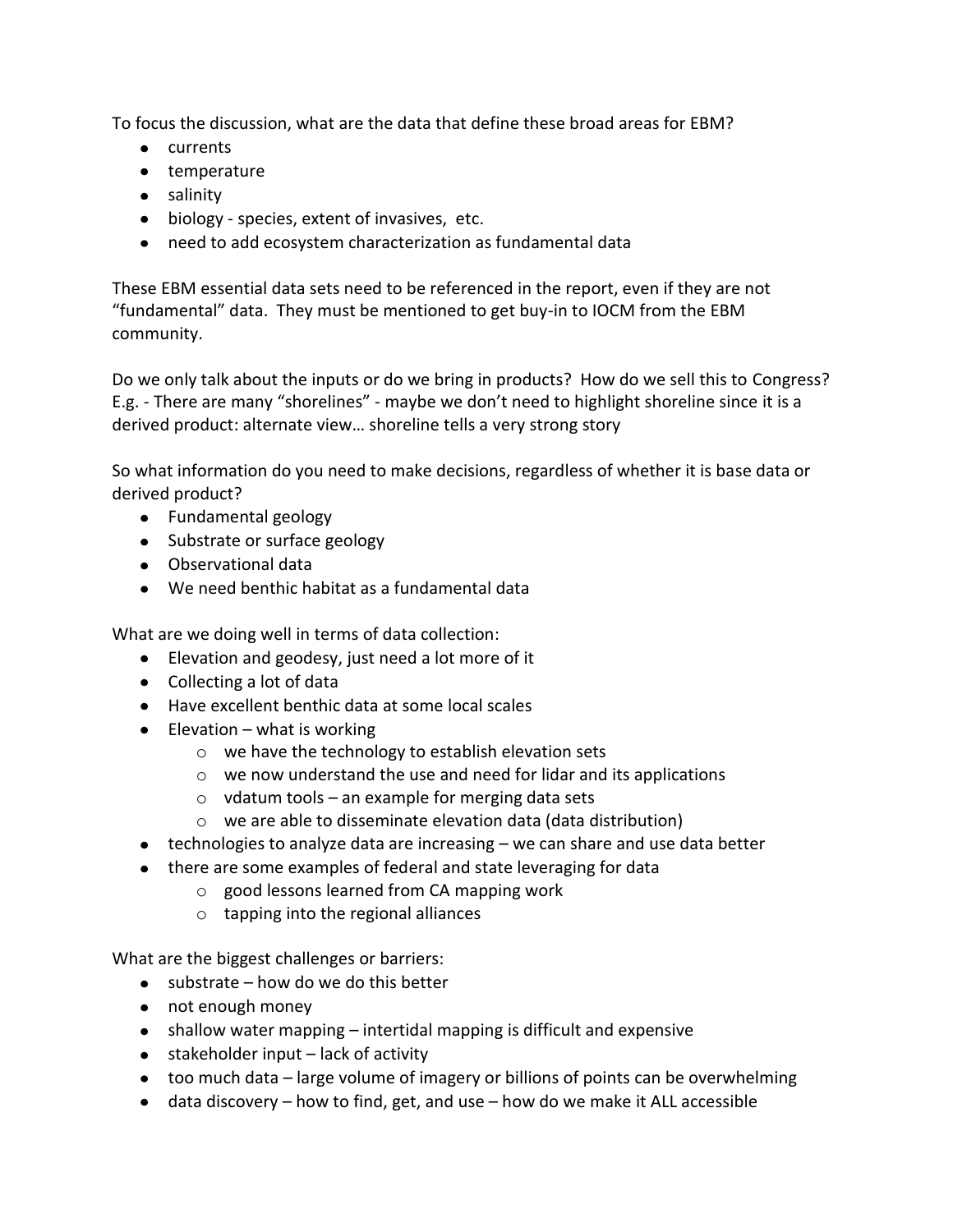- lack of skilled technical personnel and money to pay them
- NOAA Coast Survey requirement for IHO standard sometimes unattainable or too costly
- Fed institutional challenges
	- $\circ$  the funding cycles and the need for planning ahead both timelines and **requirements**
	- $\circ$  often need MOA's, MOU's for partnerships and it can be difficult to know if these exist
	- o there can be conflicting mandates between agencies
- the technology is limited for benthic mapping
- EBM theme integration of biological data with sea floor mapping data is difficult
- Communication is a challenge
	- $\circ$  poor discoverability (what is going on, what is available, who's doing what)
	- o poor internal communication within the mapping community
	- o poor communication between feds academics
	- o poor communication between feds states academics NGOs

## Afternoon Session

EBM in general is a tool rather than a theme or issue, how do we focus the discussion?

Group decided to narrow the focus to Ecosystem Health

Fundamental (base) data layers for to Ecosystem Health:

- 1. Orthoimagery (particularly if use broad geographic extent)
- 2. Topo-bathy (ensure that geodetic control is included)
- 3. Surficial geology (sonar + ground truthing) substrate (geoform)
	- derived product benthic habitat
- 4. Surficial biology
- 5. Cadastral information legal rights & responsibilities, ownership, use
- 6. Human uses

Recommendations on criteria for data acquisition (not in order of importance or priority):

- age of the data
- opportunity for potential multi-uses
- legislative mandate
- authoritative data
- support from non-governmental partners "leverage factor"
- ecosystem/species vulnerability
- high benefit to cost ratio
- social value ("skunks vs. dolphins")
- potential human impact (including conflict areas)
- develop base line conditions
- politics
- human health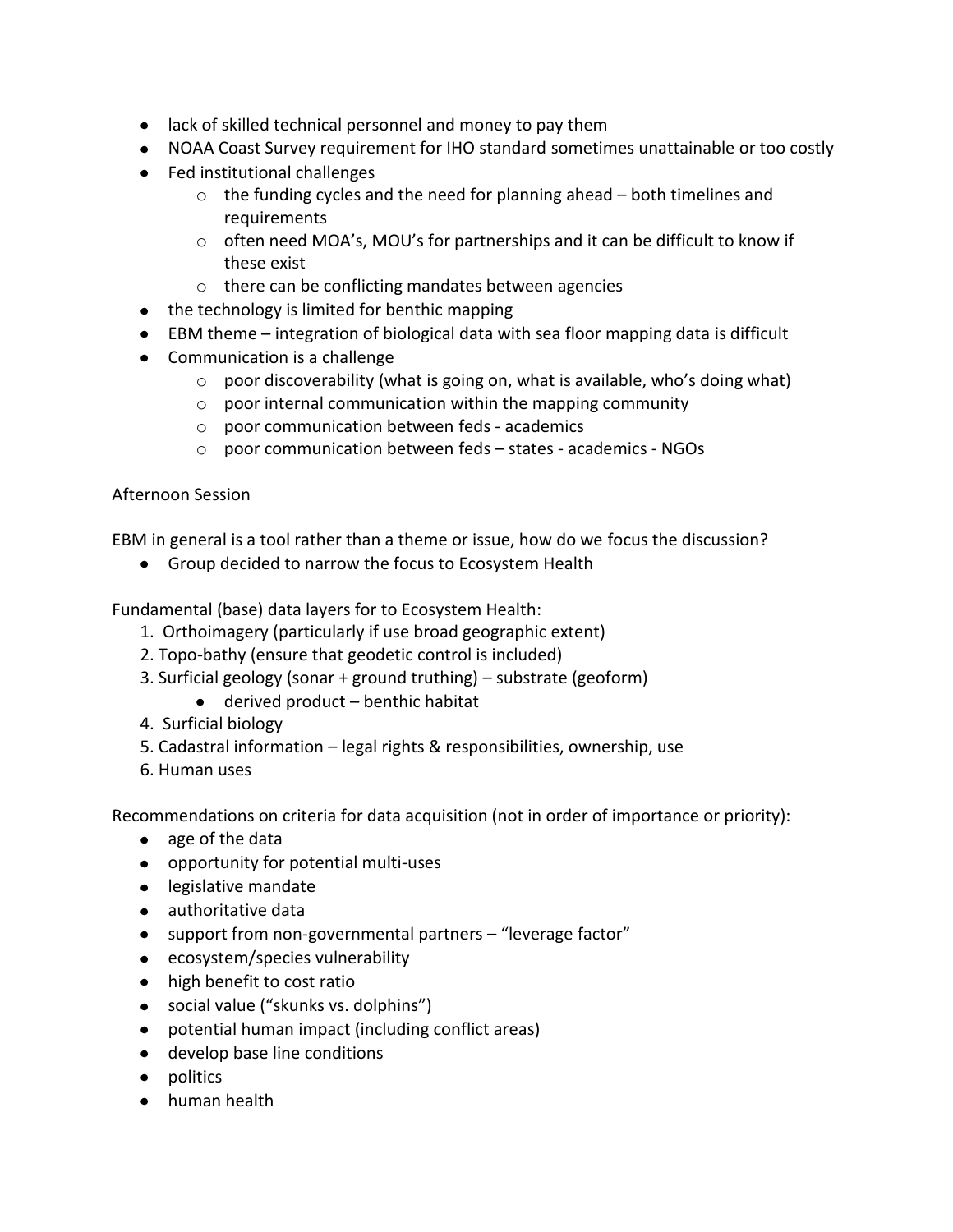- crisis response
- scientific value

Why aren't we applying these criteria?

- Research is often driving the decision-making
- CA example led to the conclusion that we "just have to map everything"
- Do legislative mandates limit how we use decision criteria?
- Much data exists, but it is stove-piped the problem is finding the existing data
- One problem is converting data to useable products not originally planned for "data discovery & rescue"
- There is a problem with follow-though on existing inventories

Solutions:

- Make existing data discoverable and find ways to expand its use
	- o can't get away from metadata and a catalog
- Need some criteria that don't always come down to who has the money
	- o politics weighs too heavily
- Work at regional perspective to repeat collections (?) establish and address regional priorities
- What's the impact you're going to have? Will this meet an immediate need?
- One potential solution is to outsource the work where resources are short

Opportunities:

Environmental justice is an opportunity for raising mapping profile

# Questions and Issues (Parking Lot)

- We often need to combine base layer data w/dynamic data to get derived data. Given this, what do you sell (what message to convey) to Congress? How do you handle the dynamic data?
- There was some discussion that the list of fundamental data "doesn't make sense" i.e. comparing apples to oranges. Data considerations include:
	- o Hydrography vs. bathymetry the plan needs to acknowledge the difference and be specific about the intent and consistent in usage
	- o Shoreline is a derived product of elevation, so doesn't fit as "framework"
	- EBM decision-makers need to be responsive to local planning efforts
		- o account for infrastructure
		- o aware of permitting process
	- The nearshore data gap this is the critical data that has the largest potential for expanding and we have good stories to tell about why it is so important.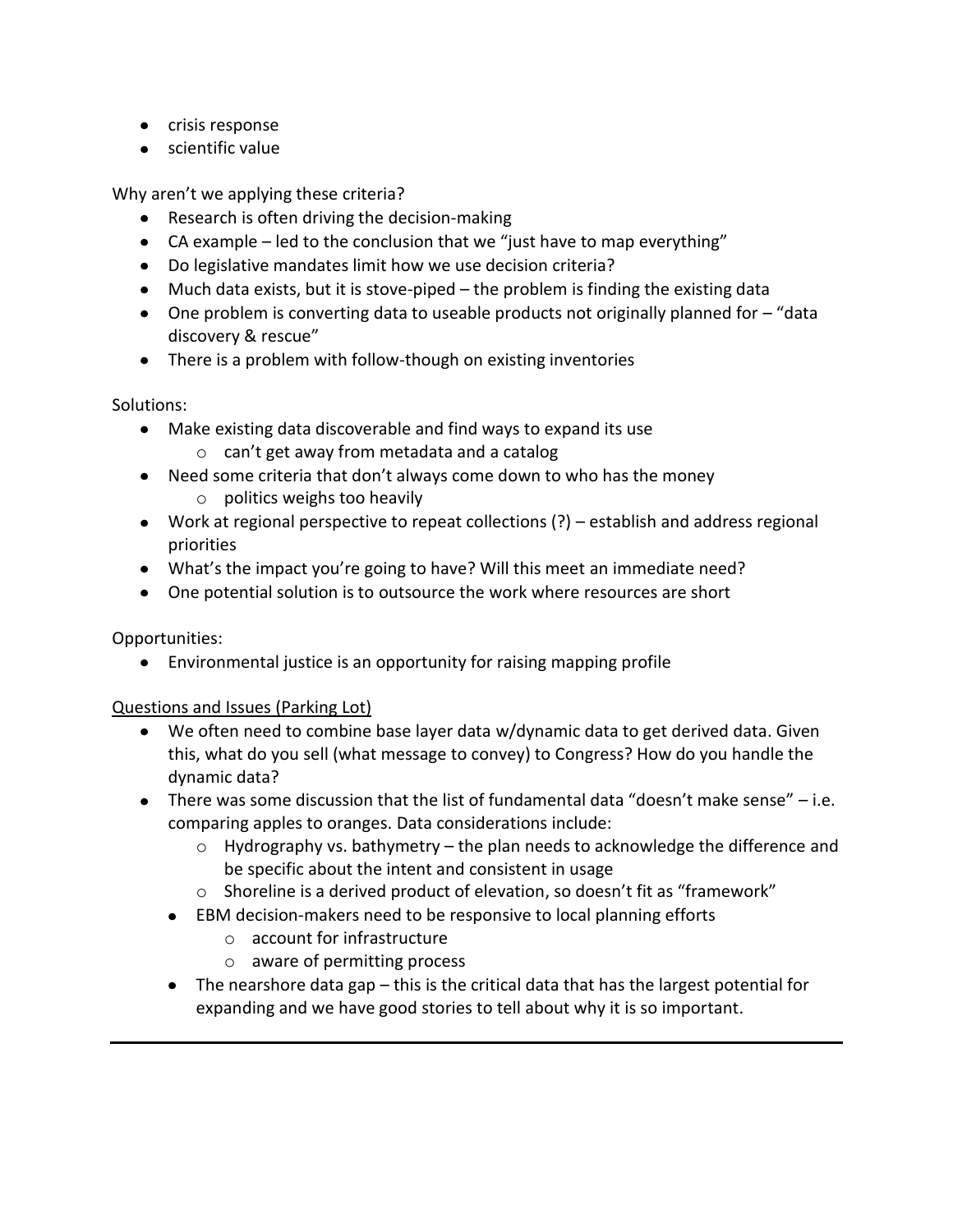# **Group 4: Energy Siting and Resource Extraction**

Key decisions that are being made related to this issue *(those in bold were identified as being more pressing)*:

- Siting decisions
	- o Wind farm placement many decisions being made about this in certain regions (mid-Atlantic)
	- o Establishing protected areas, sanctuaries, and other restricted use areas
	- o Sediment borrow areas for renourishment projects
- Identifying viable alternative energies (both near shore and offshore)
- Determining the boundary between state and Federal waters, and balancing that with the need to work across those boundaries
- Human uses
- **•** Fisheries
- Endangered species management

Key data needs for informing these decisions *(those in bold were identified as being higher priority)*:

- Elevation, including bathymetry
- Socioeconomic human uses, economics of competing uses
- Infrastructure
- Biological habitat, migration corridors, distribution
- Physical wind fields, circulation/ocean currents
- Geological critical in some areas, but useful everywhere
- Habitats, including benthic
- Cadastre

Success stories – what the geospatial community is already doing well related to this issue area:

- Seafloor mapping map once, use many times. This is being done well in some areas (West coast example).
- Government agencies developing the business case for mapping
- Identifying potential locations (geography) of resources, which could be used for collaboration
- Number of collaborative efforts are increasing
- Beginning to use geospatial information to change policy
	- o One example is using whale interaction data to change the location of shipping lanes
	- $\circ$  Private sector uses geospatial technology well for the purposes of resource extraction, so we should be able to learn from that in order to improve decisionmaking process by using this technology
- Synergy between ocean observation community and coastal/ocean mapping community – making some progress on improving data access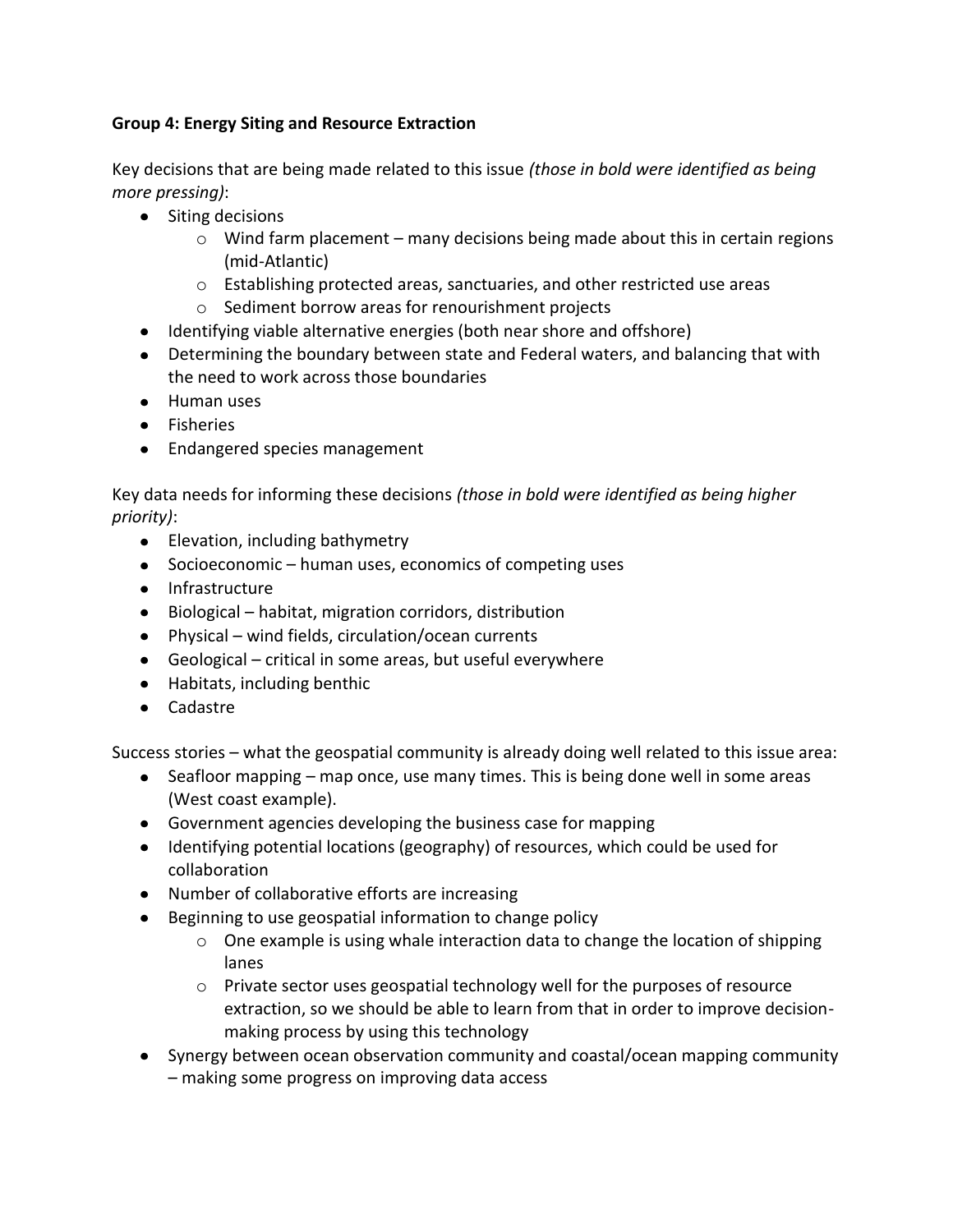Challenges faced in making these decisions:

- Data sharing (data collected as part of permit requirements is usually proprietary)
- Setting priorities for mapping/data acquisition
- Lack of understanding of the decision making process
- Economic information is difficult to collect
- Gaining access to human use data
	- o Cadastre does not include human use data
- Assessing cumulative impacts of energy siting decisions
- Biological characterization
	- o Benthic data doesn't include biological information
- Scale of decisions both state and national; there are acute regional needs that aren't always satisfied by national datasets
- Understanding impacts of fisheries decisions
- Establishing restricted/protected use areas need to do this prior to granting permits

Criteria that should help determine mapping priorities *(those in bold were identified as being more important)*:

- Flexibility and usability of data (map once, use many times principle)
- Data gaps either the data hasn't been collected, or quality is poor
- An immediate or urgent political or economic need exists decisions are already being made without the pertinent data to inform those decisions; societal relevance/impact
- **•** Leveraging potential
- Scalable minimum standards for data collection (both national and smaller scales)
- Achievable or realistic goals/needs
- Baseline data should be complete for the entire nation, including Alaska and the Pacific, before new acquisition is allowed to occur
- Existing mapping plans are in place

Potential solutions for establishing mapping priorities:

- Single contracting mechanism that is responsible for each data type
	- $\circ$  Should meet 80% of the national need, and should have funding appropriations for completion.
- "Buy up" options for data acquisition smaller collection efforts can buy into larger acquisition contracts, which would make it more affordable to get different specs or resolution for the same data type
- Clarify or focus what the data needs are
- Create a priority-setting model or framework that can be applied to mapping efforts across agencies
- Quantify the economic value of natural resources
- Coordinate mandates and existing mapping efforts geographically
- Build on and improve existing tools and resources (such as Geospatial OneStop) AND get dedicated resource allocated to maintain those tools, rather than continue under the